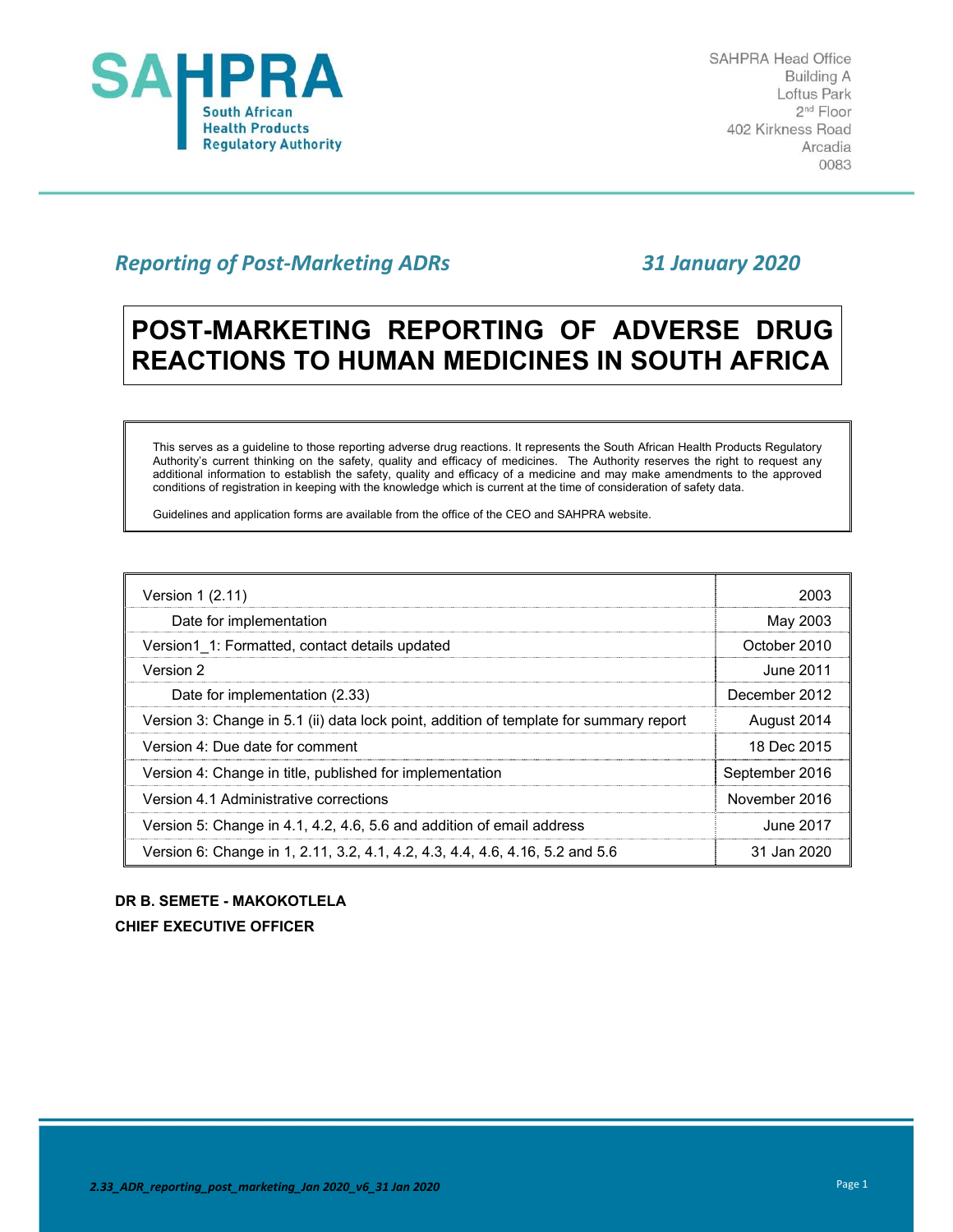**Page** 

#### **TABLE OF CONTENTS**

# **1 INTRODUCTION ................................................................................................................... 4** 1.1 Legal Basis .......................................................................................................................... 4 **2 DEFINITIONS ........................................................................................................................ 4** 2.1 Adverse Event ..................................................................................................................... 4 2.2 Adverse Drug Reaction (ADR) or Adverse Reaction ............................................................ 5 2.3 Serious Adverse Drug Event or Adverse Drug Reaction ...................................................... 5 2.4 Unexpected (unlisted) Adverse Drug Reaction .................................................................... 6 2.5 Significant safety issue ........................................................................................................ 6 2.6 Adverse Drug Reaction Report (Individual Case Safety Report) .......................................... 6 2.7 Spontaneous Report or Notification ..................................................................................... 6 2.8 Solicited Reports.................................................................................................................. 6 2.9 Reportable Adverse Reaction – Minimum Information ......................................................... 6 2.10 Periodic Safety Update Reports / Periodic Benefit-Risk Evaluation Reports ........................ 7 2.11 Line Listings ......................................................................................................................... 7 2.12 Risk-Benefit Balance Evaluation .......................................................................................... 7 2.13 Healthcare Professional / Provider....................................................................................... 7 2.14 Abuse of Medicine ............................................................................................................... 8 2.15 Consumer ............................................................................................................................ 8 **3 PHARMACOVIGILANCE OBLIGATIONS OF THE HOLDER OF A CERTIFICATE OF REGISTRATION/ APPLICANT ............................................................................................. 8** 3.1 The Role and Responsibilities of the Holder of a Certificate of Registration/ Applicant ........ 8 3.2 The Role and Responsibilities of the Holder of a Certificate of Registration's/ Applicant's Pharmacovigilance Officer ................................................................................................... 8 3.3 Contractual Arrangements ................................................................................................... 9 **4 ADVERSE DRUG REACTION REPORTS ............................................................................ 9** 4.1 Time frames for ADRs occurring in South Africa .................................................................. 9 4.2 Time frames for reactions occurring outside South Africa .................................................... 9 4.3 Periodic Safety Update Reports/ Periodic Benefit-Risk Evaluation Reports ....................... 10 4.4 South African Case Reports from Published Scientific Literature: ...................................... 10 4.5 Reports from Post-Registration Studies ............................................................................. 10 4.6 On-Going Pharmacovigilance Evaluation........................................................................... 11 4.7 Consumer Reports ............................................................................................................. 11 4.8 Reports relating to pregnancy and breastfeeding............................................................... 12 4.9 Teratogenicity and Congenital Anomalies .......................................................................... 12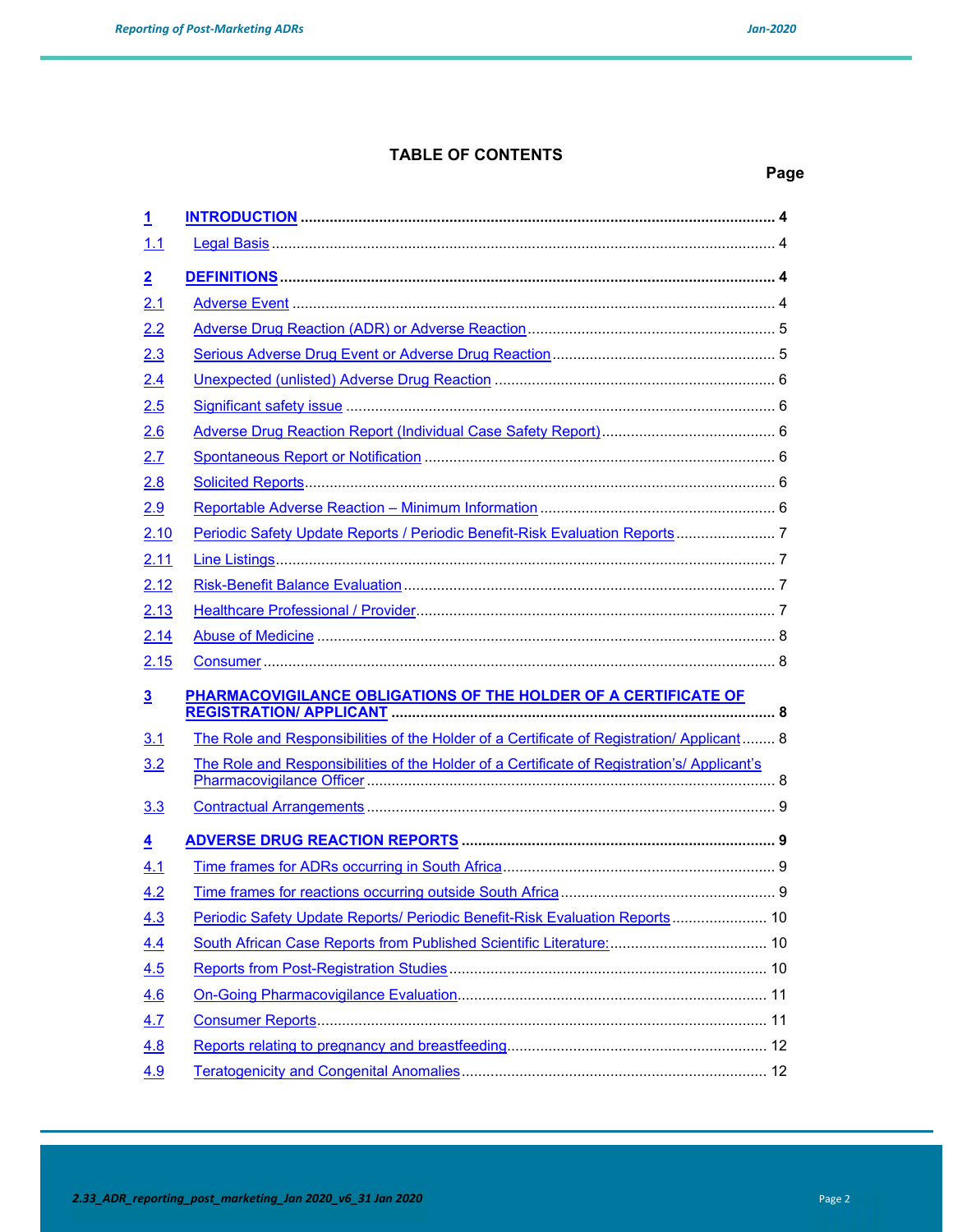$4.10$  $4.11$ 

 $4.12$ 

4.13

#### **TABLE OF CONTENTS**

# Page  $13$

| 4.14             |                                                                                               |    |
|------------------|-----------------------------------------------------------------------------------------------|----|
| 4.15             |                                                                                               |    |
| 4.16             | Period after Suspension, Cancellation or Withdrawal of Holder of Certificate of Registration/ |    |
| $\overline{5}$   |                                                                                               |    |
| 5.1              |                                                                                               |    |
| 5.2              |                                                                                               |    |
| 5.3              |                                                                                               |    |
| 5.4              |                                                                                               |    |
| 5.5              | Another Holder of a Certificate of Registration / Applicant's Medicine 15                     |    |
| 5.6              |                                                                                               |    |
| 5.7              |                                                                                               |    |
| $6 \overline{6}$ |                                                                                               |    |
| $\overline{7}$   |                                                                                               |    |
|                  | <b>APPENDIX 2:</b>                                                                            |    |
| 8                |                                                                                               |    |
| 9                |                                                                                               | 22 |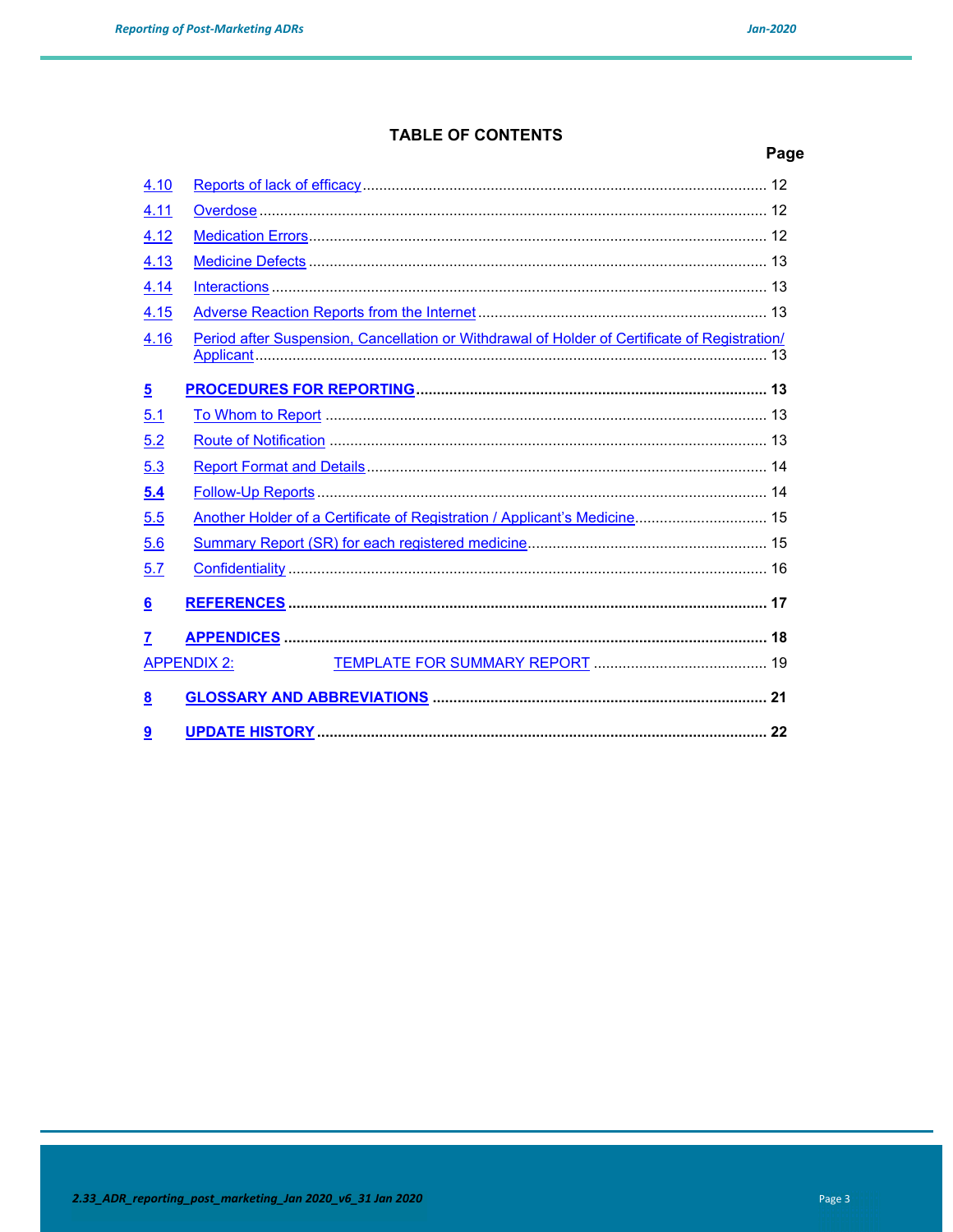#### **1 INTRODUCTION**

This guidance document covers the collection of Adverse Drug Reactions (ADRs) and product quality issues by SAHPRA for the following registered and marketed health products:

- pharmaceutical medicines (human medicines Category A and D)
- biological medicines (including vaccines)
- complementary medicines
- radiopharmaceuticals

This guideline does not apply to the reporting of ADRs and Serious Adverse Events (SAEs) related to unregistered medicines used in the context of pre-registration clinical trials and registered and marketed veterinary medicines.

This guideline is intended to assist holders of a certificate of registration (holder)/ applicants in the reporting of ADRs associated with the use of registered medicines and "Old Medicines" and in the management of safety data which may arise during post-registration and post-marketing clinical trials.

For the purpose of this guideline, "SAHPRA" refers to the South African Health Products Regulatory Authority, hereafter referred to as the Authority, and "**NADEMC"** refers to the National Adverse Drug Event Monitoring Centre. The terms "holder of certificate of registration" (holder) and "applicant" are used interchangeably. The terms "medicine" and "drug" are also used interchangeably.

#### **1.1 Legal Basis**

The guideline pertains to Regulation 40 issued in terms of the Medicines and Related Substances Act 101, (Act 101 of 1965) as amended.

### **1.2 Purpose of the guideline**

Every applicant is required to report ADRs known to them involving their marketed medicines in accordance with the requirements of Act 101 of 1965 *Regulation 40*. The success of the Authority's ADR reporting system depends on the quality, completeness, and accuracy of the information submitted. Reporting of ADRs and monitoring thereof, remain a viable means of identifying previously unrecognised, rare or serious ADRs. This may result in changing product safety information, facilitating decisions on regulatory actions such as withdrawal of a product from the South African market, contributing to international data regarding risks and effectiveness of medicines, and imparting health product safety knowledge that benefits all South Africans.

#### **2 DEFINITIONS**

#### **2.1 Adverse Event**

"Adverse event/experience" is any untoward medical occurrence in a patient or clinical trial subject administered a medicine that may present during treatment with that medicine but which does not necessarily have a causal relationship with this treatment.

An adverse event can be any unfavourable and unintended sign, symptom or disease temporally associated with the use of a medicine, whether considered related to the medicine, or not.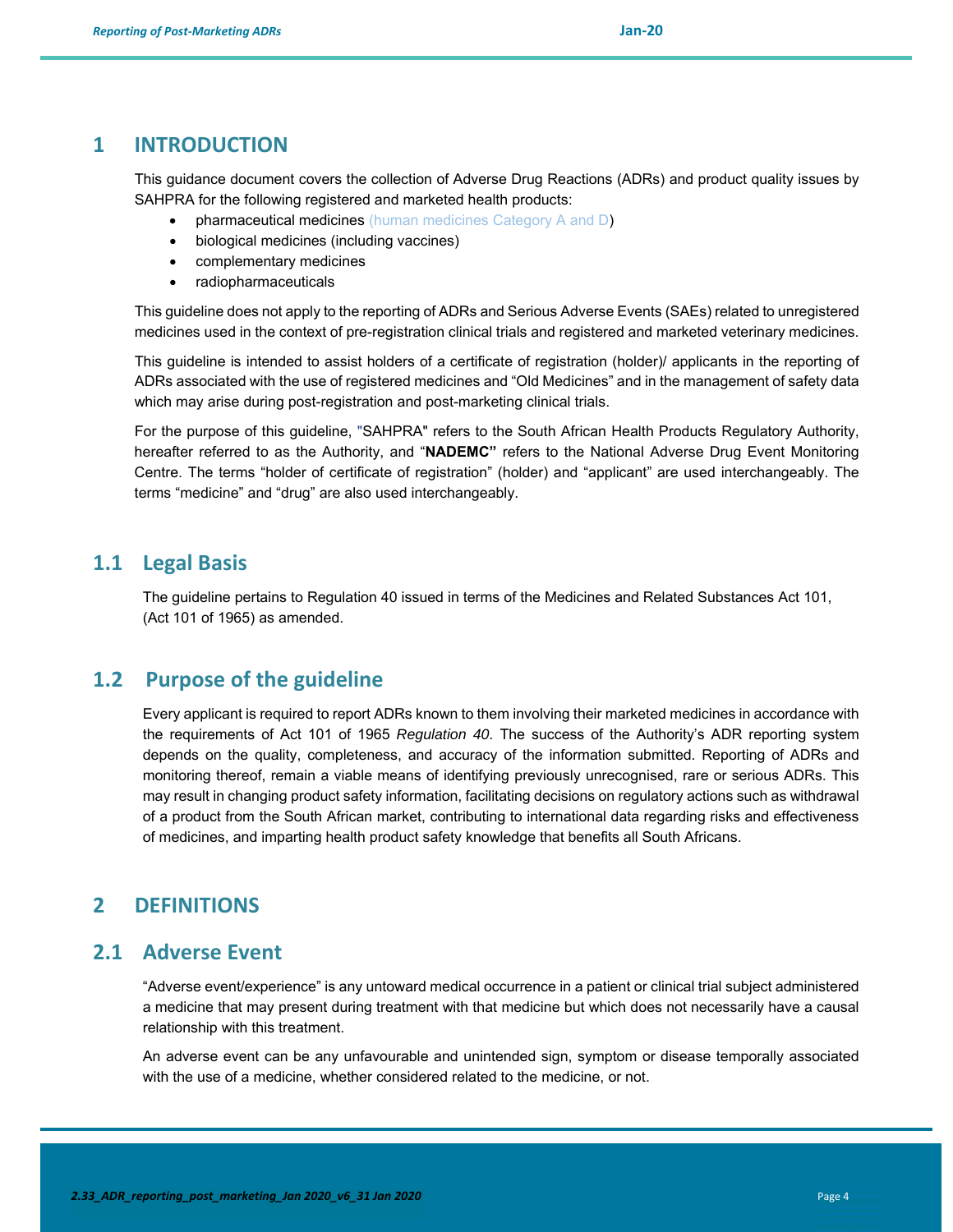### **2.2 Adverse Drug Reaction (ADR) or Adverse Reaction**

"Adverse drug reaction" or "adverse reaction" means a response to a medicine in humans which is noxious and unintended, including lack of efficacy, and which occurs at doses normally used in man and which can also result from overdose, misuse or abuse of a medicine

The definition of an adverse drug reaction or adverse reaction applies to registered medicines, medicines for which the applicant holds an application for registration ("Old Medicines").

Response in this context means that a causal relationship between a medicine and an adverse event is at least a reasonable possibility.

An adverse reaction includes adverse clinical consequences associated with the use of a medicine outside the terms of the approved professional information/ applicable product information or other conditions laid down for the marketing and use of the product (including prescribed doses higher than those recommended, overdoses or abuse).

A reaction, contrary to an event (as in 2.1), is characterised by the occurrence of a suspected causal relationship between the drug and the reaction, as determined by the reporter or a reviewing healthcare professional. The fact that the healthcare provider / professional is making a report to a holder of a certificate of registration, serves as an indication that the observed event may be caused by the medicine. All spontaneous reports are, therefore, suspected adverse drug reactions.

In the case of pre- and post-marketing studies, adverse "events" are usually systematically solicited. In cases where there is uncertainty as to whether or not an event is a reaction, it is better to treat the event as a reaction. For the purpose of post-marketing clinical trials, an adverse drug reaction includes any adverse event where the contribution of the study medication, concomitant medication or other medicinal intervention of the clinical trial, cannot be ruled out.

#### **2.3 Serious Adverse Drug Event or Adverse Drug Reaction**

A serious adverse event/experience or reaction is any untoward medical occurrence that at any dose:

- results in death;
- is life-threatening;
- requires patient hospitalisation or prolongation of existing hospitalisation;
- results in a congenital anomaly/birth defect;
- results in persistent or significant disability/incapacity; or
- is a medically significant / important event or reaction.

The term "life-threatening" in the definition of "serious" refers to a reaction/event in which the patient was at risk of death at the time of the reaction/event; it does not refer to an event which, hypothetically, might have caused death if it were more severe.

Medical and scientific judgement should be exercised when deciding whether other situations are serious or not. Such instances could include medical events that may not be immediately life-threatening or result in death or hospitalisation, but which may jeopardise the patient or may require intervention to prevent one of the outcomes listed in the definition above. Examples include blood dyscrasias or convulsions not resulting in hospitalisation, or development of drug dependency or drug abuse.

The term "severe" is often used to describe the intensity (severity) of a specific event. This is not the same as "serious', which is based on patient/event outcome or action criteria.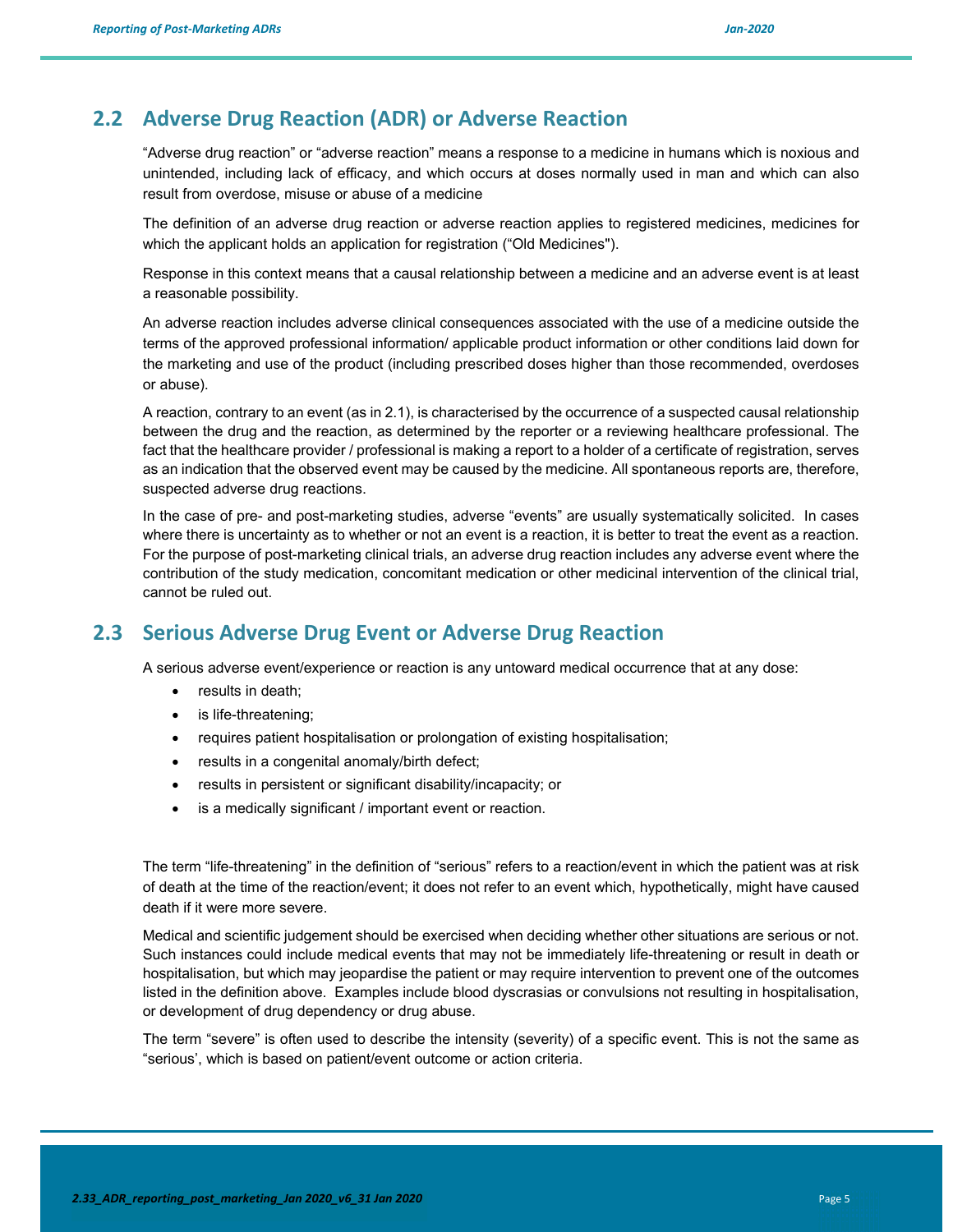#### **2.4 Unexpected (unlisted) Adverse Drug Reaction**

For the purposes of this guideline, an "unexpected" adverse reaction is one in which the nature, specificity, severity and outcome is not consistent with the approved professional information for a registered medicine

An unexpected reaction includes class-related reactions which are mentioned in the applicable medicine information but which are not specifically described as occurring with a medicine. When the outcome of the adverse reaction is not consistent with the applicable medicine information the adverse reaction should be considered as unexpected.

An expected ADR with a fatal outcome should be considered unexpected unless the South African labelling specifically states that the ADR might be associated with a fatal outcome.

#### **2.5 Significant safety issue**

A significant safety issue is a new safety issue or validated signal considered by the applicant in relation to their medicines that requires urgent attention of the Authority. This may be because of the seriousness and potential major impact on the benefit-risk balance of the medicine and/or on patient or public health, which could warrant prompt regulatory action and / or communication to patients and healthcare professionals. The applicant can identify significant safety issues as a result of ongoing review and analysis of all information that is pertinent to the safety and benefit-risk balance of the medicine. A safety issue leading to international regulatory action is considered to be significant at all times and hence reportable.

#### **2.6 Adverse Drug Reaction Report (Individual Case Safety Report)**

An adverse drug reaction report is a detailed record of all relevant data associated with the use of a medicine in a subject or patient.

#### **2.7 Spontaneous Report or Notification**

A spontaneous report is a communication to a company, regulatory authority or other organisation that describes a suspected adverse drug reaction in a patient given one or more medicines, and which does not derive from a study.

#### **2.8 Solicited Reports**

Solicited reports are defined as those derived from organised data collection systems, which include clinical trials, registries, post-approval named patient programmes, other patient support and disease management programmes, surveys of patients or healthcare providers, or information gathering on efficacy or patient adherence.

For the purpose of safety reporting, solicited reports should be classified as Individual Case Safety Reports.

#### **2.9 Reportable Adverse Reaction – Minimum Information**

A reportable ADR requires the following minimum information:

- an identifiable source (reporter) of the information. This should include the name or initials and address of the reporter and the reporter's qualification (e.g. doctor, dentist, pharmacist, nurse or lay person);
- an identifiable patient. A patient may be identified by surname and forename(s) or initials of surname and forenames, or by a reference number, or by age or gender;
- suspected medicine(s); and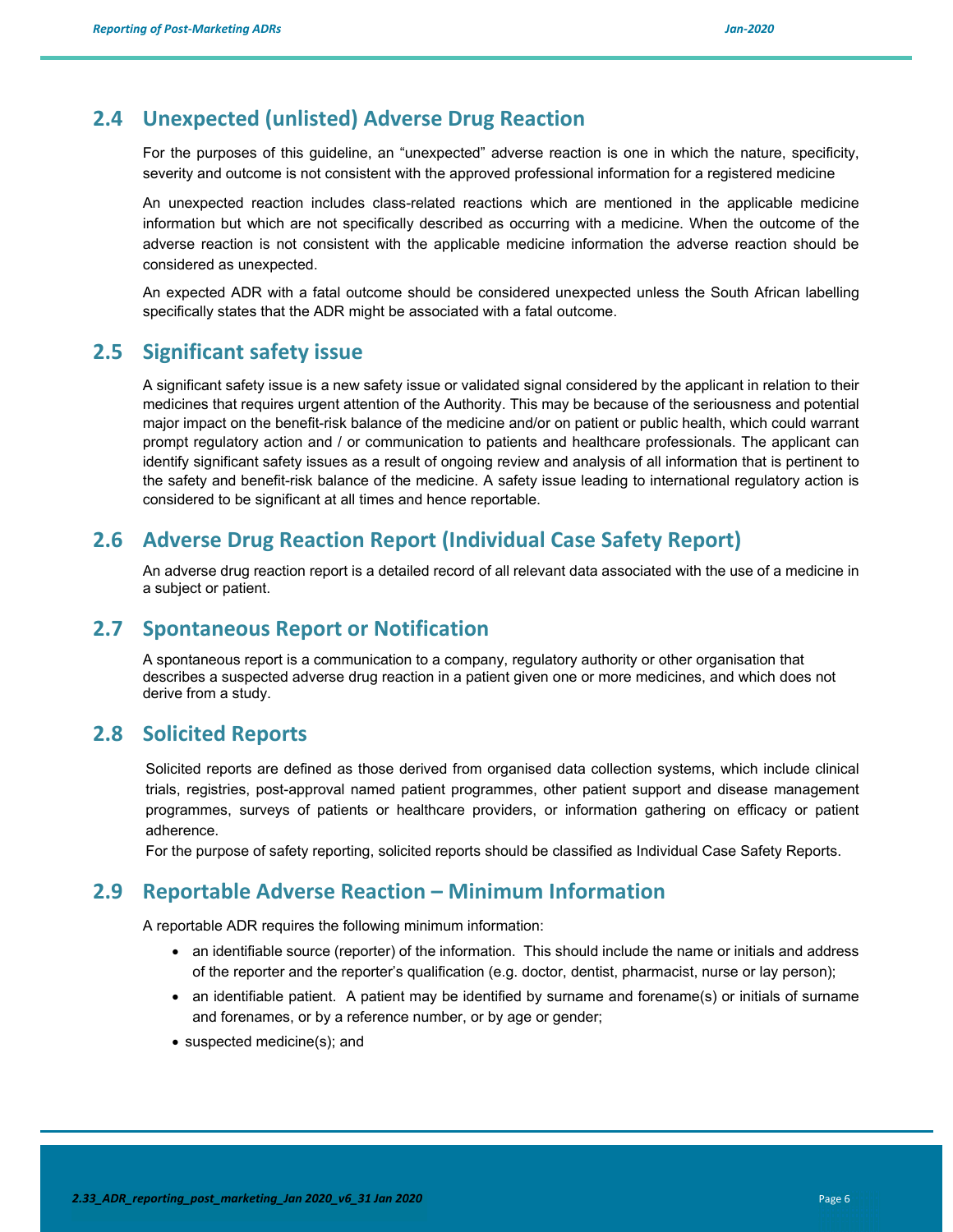• suspected reaction(s).

Information, additional to the minimum, should be actively sought and submitted as soon as it becomes available.

#### **2.10 Periodic Safety Update Reports / Periodic Benefit‐Risk Evaluation Reports**

A periodic safety update report (PSUR) or a Periodic Benefit-Risk Evaluation Report (PBRER) is an update of the world-wide safety experience of a medicine at defined times post-registration, as determined from the international birth date.

Each safety update report should cover the period of time since the last update report. The PSUR or PBRER should be compiled in accordance with the requirements of the current ICH E2C Expert Group on Clinical Safety Data Management: Periodic Safety Update Reports for Marketed Drugs.

#### **2.11 Line Listings**

A line listing provides key information but not necessarily all the details customarily collected on individual cases. Reactions are classified by body system for the most serious-presenting sign or symptom according to Standard MedDRA Queries (SMQ). The headings usually included are:

- country of occurrence (if relevant);
- source (e.g. spontaneous, clinical trial, literature, regulatory authority);
- age;
- gender:
- dose(s) of suspected medicine(s)
- the diagnosis being treated by the suspect medicine;
- dosage form and/or route of administration, batch number when applicable;
- duration of treatment (prior to event) time to onset;
- description of reaction (as reported);
- patient outcome (e.g. fatal, resolved, etc.); and

In some instances, depending on the type or source, ADR reports should be presented as line listings. A line listing serves to help the Authority to identify cases that it might wish to examine more completely by requesting full case reports.

#### **2.12 Risk‐Benefit Balance Evaluation**

An evaluation of the positive therapeutic effects of the medicine in relation to the risks (any risk relating to the quality, safety or efficacy of the medicine as regards patients' health or public health).

#### **2.13 Healthcare Professional / Provider**

For the purposes of reporting suspected adverse reactions, "healthcare professionals/ providers" are medical practitioners, pathologists, dentists, pharmacists, nurses, and other healthcare professionals including allied healthcare professionals and practitioners.

When reports originate from pharmacists or nurses, further information about the case should, where possible, be sought from a medical practitioner responsible for the patient. Furthermore, if there is more than one reporter, the healthcare professional directly involved with the patient's care and who provides the most complete and clinically relevant information, will be considered the primary reporter.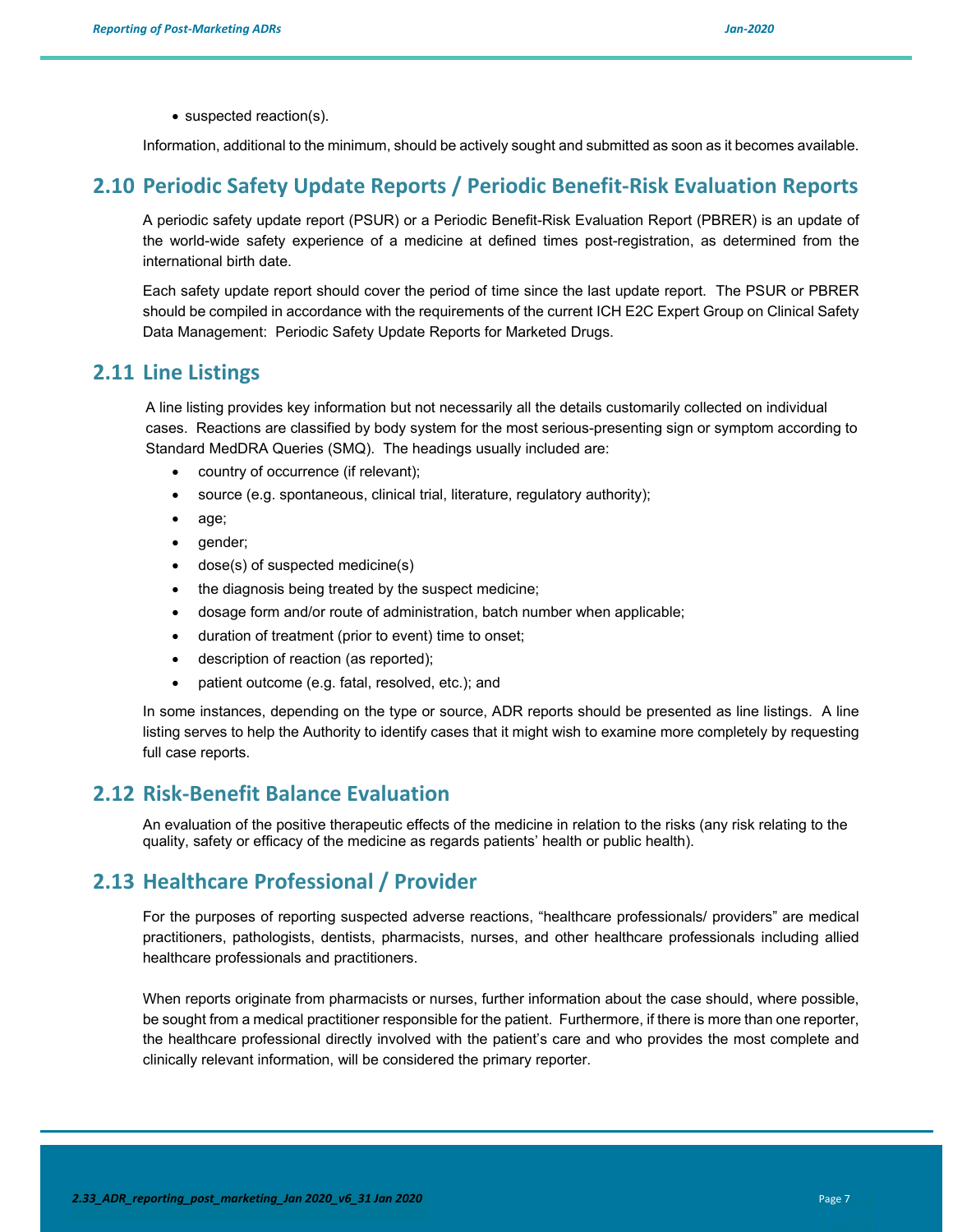#### **2.14 Abuse of Medicine**

"Abuse of Medicine" refers to the persistent or sporadic, intentional excessive use of medicines which is accompanied by harmful physical or psychological effects.

#### **2.15 Consumer**

A consumer is defined as a person who is not a healthcare professional / provider, such as a patient, lawyer, friend, relative or carer of a patient.

# **3 PHARMACOVIGILANCE OBLIGATIONS OF THE HOLDER OF A CERTIFICATE OF REGISTRATION/ APPLICANT**

# **3.1 The Role and Responsibilities of the Holder of a Certificate of Registration/ Applicant**

- (i) The holder or applicant should ensure that it has in place an appropriate system for pharmacovigilance that will provide for the proper management of safety data for its medicines and to ensure that appropriate action can be taken when necessary. It is a requirement that the applicant has available, in South Africa, a full-time qualified person responsible for pharmacovigilance and post-marketing surveillance i.e. pharmacovigilance officer. This person should have experience and training in all aspects of pharmacovigilance and, if not a healthcare professional/ provider, should have access to a medically qualified person.
- (ii) The Responsible Pharmacist must nominate a specific individual, i.e. pharmacovigilance officer responsible for pharmacovigilance activities. The Authority must be informed in writing the name of the person who will assume responsibility for all matters pertaining to pharmacovigilance, including the person's contact details (postal and e-mail addresses and telephone and fax numbers).
- (iii) The holder or applicant should ensure that there is full documentation covering all procedures and activities of the pharmacovigilance officer and that mechanisms are in place to ensure that the pharmacovigilance officer may receive or seek all relevant information.

# **3.2 The Role and Responsibilities of the Holder of a Certificate of Registration's/ Applicant's Pharmacovigilance Officer**

Responsibilities of the holder's or applicant's pharmacovigilance officer should include:

- (i) the establishment and maintenance of a system which ensures that information about all suspected adverse reactions, which are reported to the holder or applicant, including to medical representatives and clinical research associates, is collected and collated so that it is accessible at a single point;
- (ii) serving as a contact person for the Authorityand NADEMC for all matters relating to pharmacovigilance;
- (iii) the preparation of the following, either directly or by delegation/supervision, for submission to theAuthority: - ADR reports;
	- summary report for both serious and non-serious ADRs occurring in South Africa;
	- Periodic Safety Update Reports (PSURs) or Periodic Benefit-Risk Evaluation Reports (PBRER), when necessary;
	- company-sponsored post-registration study reports, when required; and
	- ongoing pharmacovigilance evaluation during the post-registration period; and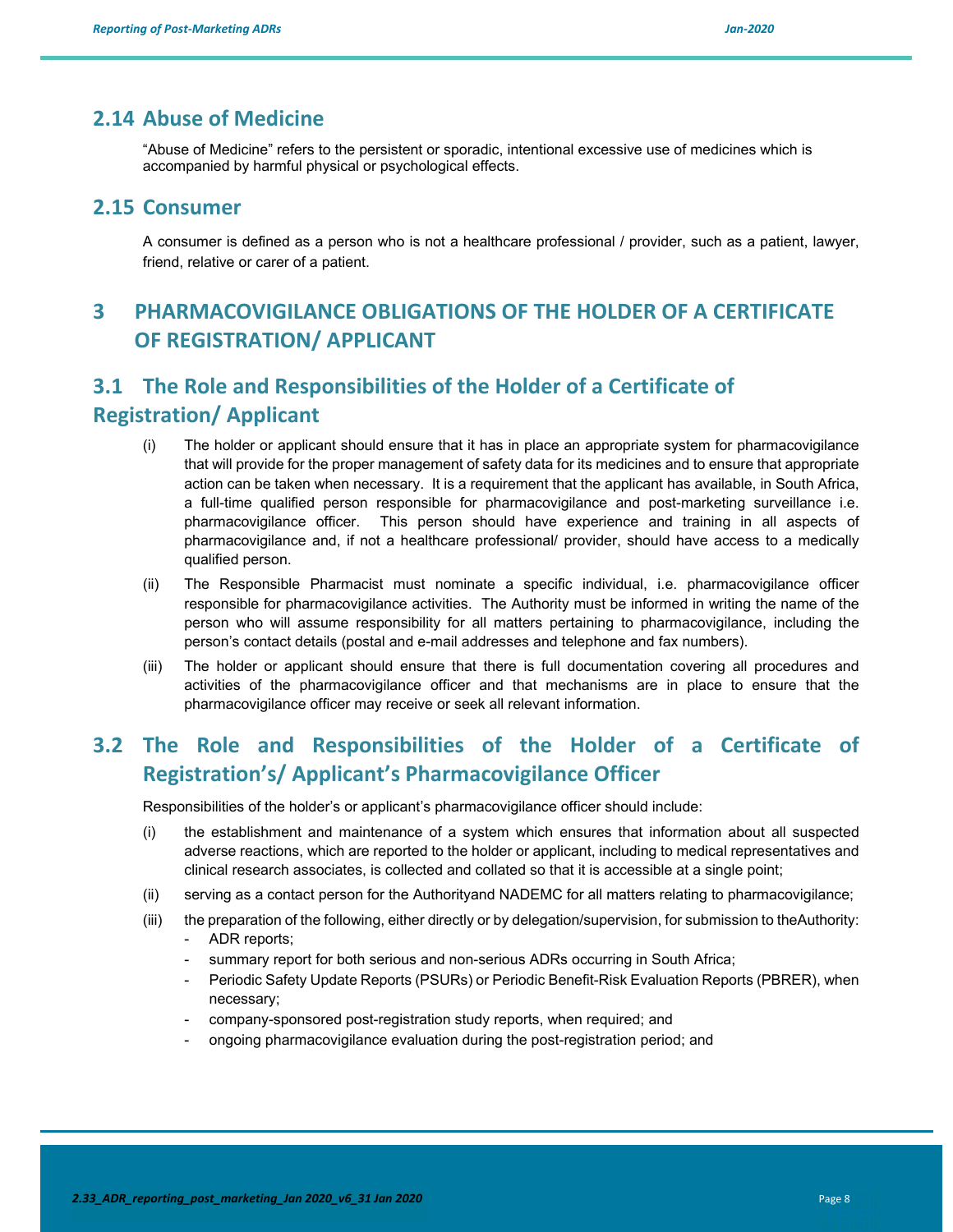- (iv) ensuring that any request from the Authority for additional information deemed necessary for the evaluation of the risk-benefit ratio of a medicine, is provided to the Authoritypromptly andin accordance with all requirements,
- (v) ensure that all the above responsibilities are met for all old and registered medicines on the Authority's Register that are marketed in South Africa. For products that are no longer marketed, post marketing surveillance and reporting of ADRs should continue until six months after the expiry date of the last marketed batch.

### **3.3 Contractual Arrangements**

A holder or applicant may contract any or all of the pharmacovigilance tasks and functions, including the role of pharmacovigilance officer, to another person or organisation based anywhere in the world, but the ultimate responsibility for the fulfilment of all pharmacovigilance obligations and the quality and integrity of this always resides with the holder or applicant.

### **4 ADVERSE DRUG REACTION REPORTS**

In order to report ADRs in accordance with the regulations, it is sufficient that each applicant report to the Authority the following domestic (South African) cases as stipulated below:

### **4.1 Time frames for ADRs occurring in South Africa**

- (i) All serious, suspected ADRs, whether expected or unexpected, occurring in South Africa with any old or registered medicine, must be reported by the holder or applicant within fifteen (15) working days of receipt of such information.
- (ii) All non-serious, expected and unexpected, suspected adverse drug reactions, occurring in South Africa with any old or registered medicine, should not be routinely reported to the Authority. However, they must be presented as a line listing/summary tabulation (cumulative table) in a summary report and submitted when requested as stipulated under 5.6.
- (iii) The reporting time clock for submission of serious ADRs starts on the day that the four minimum data elements (see 2.9) (Day 0) in relation to the ADR report are received by any of the holder/applicant's personnel, including sales representatives and contractors. Where the applicant has entered into a relationship with another company for the marketing of, or research on the suspected medicines, Day 0 is as soon as any personnel of the holder or applicant receives the four minimum data elements. The timeframe for regulatory submission should be no longer than fifteen (15) working days from the first receipt of the four minimum data elements by the Holder/Applicant.
- (iv) The reporting time clock for follow-up information restarts when the Holder/Applicant receive additional clinical or medically relevant information for a previously reported serious ADR. This information must be reported as soon as possible and no later than fifteen (15) working days after the Holder/Applicant receive the additional information.

### **4.2 Time frames for reactions occurring outside South Africa**

- (i) Foreign individual case reports should not be forwarded to the Authority on a routine basis, but should be reported in the context of a significant safety issue or in response to a specific request by the Authority.
- (ii) The holder or applicant should advise the Authority of any regulatory decision/action relating to safety that has been taken by any medicines regulatory agency/authority in another country, including the basis for such action, within three (3) working days of first knowledge of such action.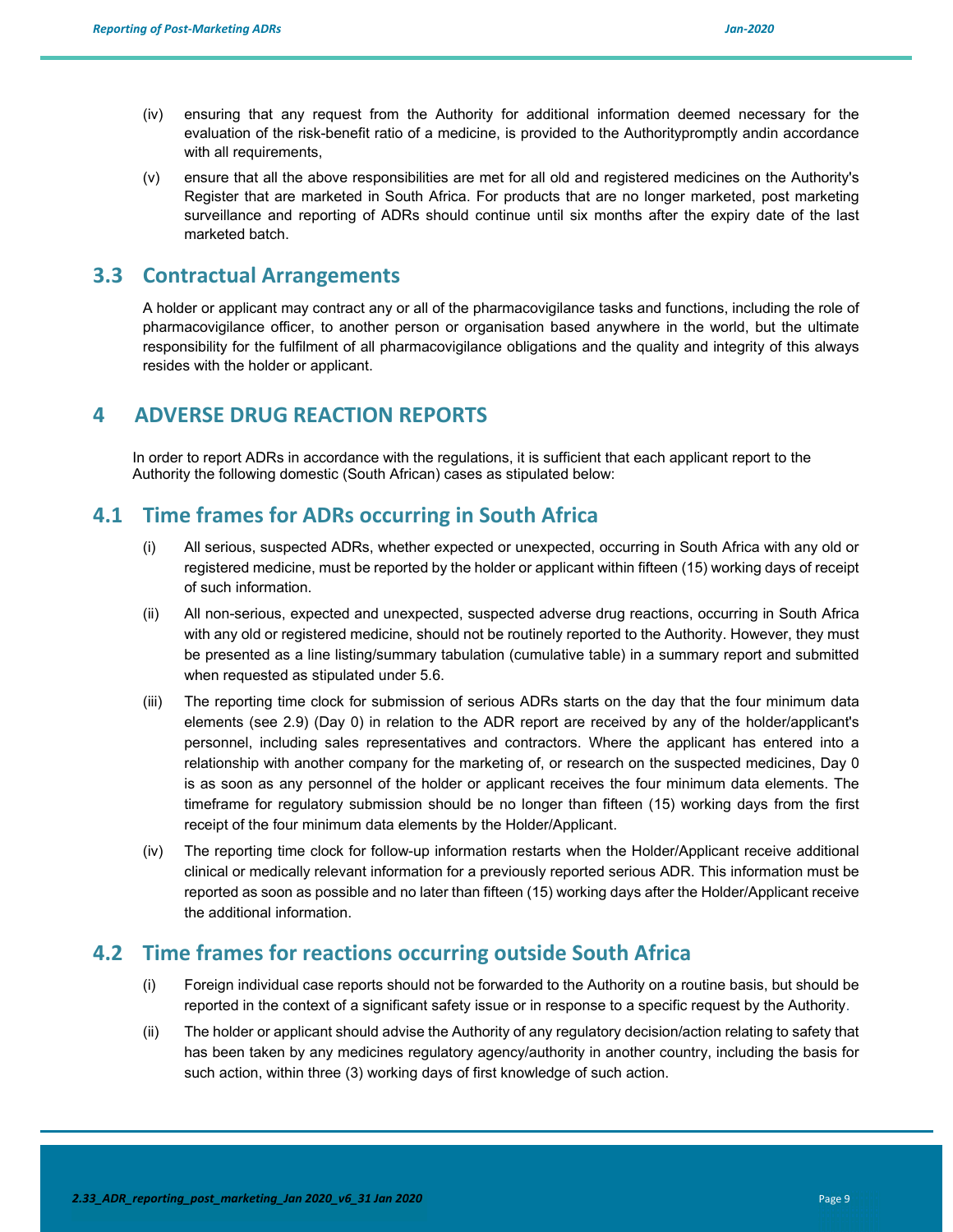# **4.3 Periodic Safety Update Reports/ Periodic Benefit‐Risk Evaluation Reports**

- (i) PSURs/PBRERs should **only** be submitted in the following situations:
	- Whenever requested by the Authority.
	- When the submission of PSURs/PBRERs is a condition of registration for a new medicine or range of medicines. The holder/applicant must submit these PSURs/PBRERs within 30 working days of initial receipt from the parent company.
	- As part of a submission to amend the conditions of registration when the PSUR/PBRER contains information supporting the amendment.
	- The PSUR or PBRER should be compiled in accordance with the requirements of the current ICH E2C Expert Group on Clinical Safety Data Management: Periodic Safety Update Reports for Marketed Drugs.
	- In addition to the PSUR, the applicant should prepare & submit a national appendix relevant to South Africa. This national appendix should include the following:
		- Patient exposure in SA
		- ADRs reported in SA (in a line listing format)
		- **Approved local professional information**
- (ii**)** The holder or applicant should inform the Authority of any steps, which are taken, or to be taken, with regard to safety concerns raised in the PSUR/PBRER at the time of the submission.

#### **4.4 South African Case Reports from Published Scientific Literature:**

- (i) Holders or applicants should, through screening of the worldwide literature (via search tools e.g. PubMed), report published accounts of serious suspected ADRs related to the active substance(s) of their medicines occurring in South Africa. A copy of the relevant scientific publication should always be provided.
- (ii) An ADR report should be completed for each identifiable patient (with an identifiable ADR). For instance, if an article describes six identifiable patients with a given adverse experience, six ADR reports should be submitted to the Authority.
- (iii) If more than one medicine is mentioned in the literature report, only the holder or applicant whose medicine is suspected of being the cause is required to submit a report. The suspect medicine is usually the one stated as such in the body or title of the article by the author(s). All concomitant medicines reported in the article should be included in the report, whether belonging to the applicant of the suspect drug or not.
- (iv) If the source of the medicine and/or the proprietary name is not specified and ownership of the product cannot be excluded on the basis of the active substance(s), dosage form or route of administration and marketing status of the product (refer to 3.2.v), the holder or applicant should assume that it is one of their medicines the publication refers to, although the report should indicate that the specific medicine source and/or the proprietary name was not identified.
- (v) If the literature report is of a generalised nature with no identifiable patient, it should not be submitted as an individual case report. However, if the report identifies a safety concern this should be communicated to the Pretoria office and include an opinion on the issue prepared on behalf of the holder or applicant.

### **4.5 Reports from Post‐Registration Studies**

(i) All suspected serious adverse drug reactions from post-registration studies taking place in South Africa must be reported according to 4.1 above. This applies to reports from any type of clinical or epidemiological investigation, regardless of design or purpose, involving a medicine.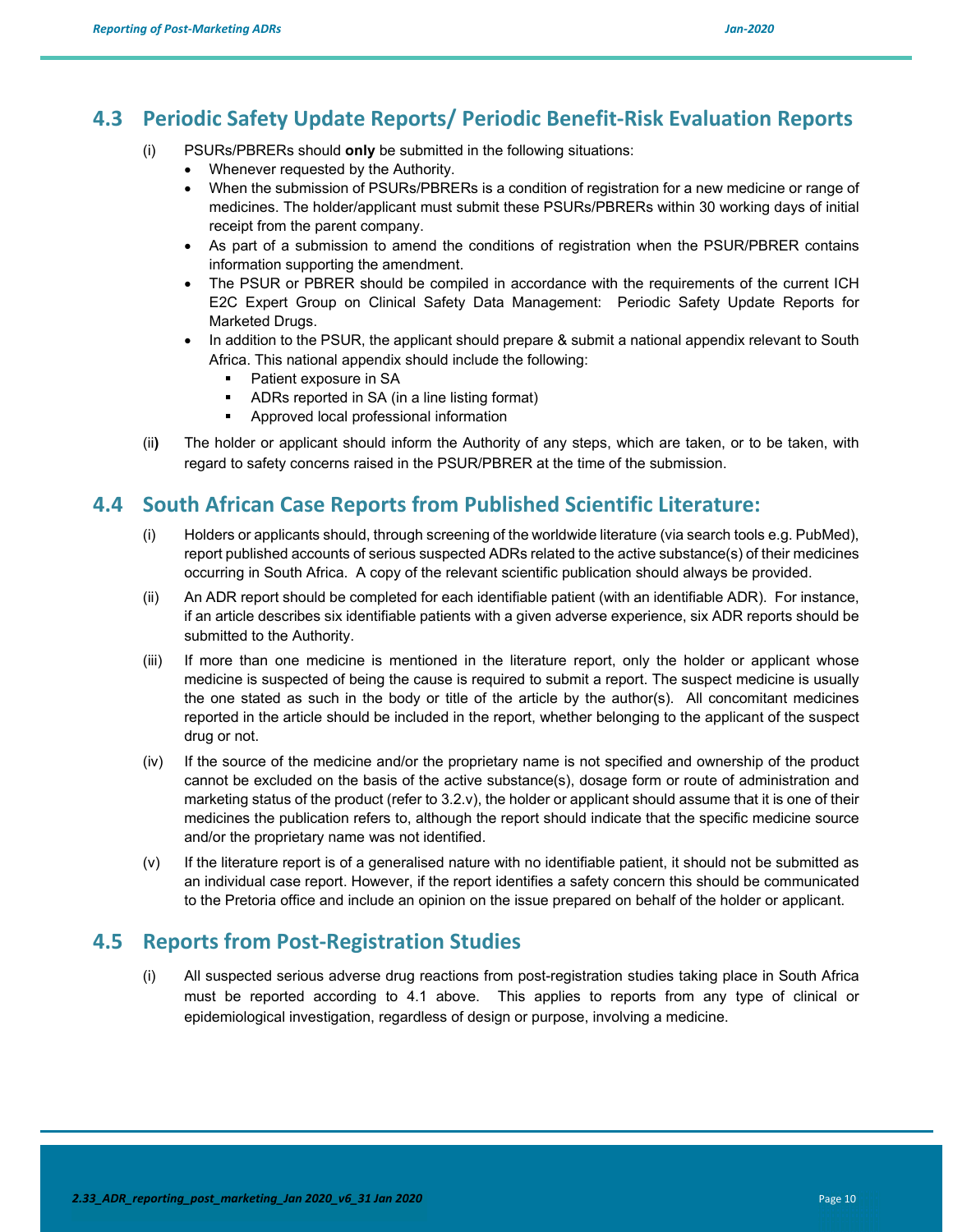- (ii) Investigators involved in post-registration studies should be aware of the definition of what constitutes a serious adverse drug reaction, as well as the distinction between 'reactions' and 'events'.
- (iii) In the case of post-registration studies, adverse "events" are usually systematically solicited. In cases where there is uncertainty as to whether or not an event is a reaction, the case should be reported as an adverse reaction. Events that are clearly unrelated to the medicine should not be reported.
- (iv) If the manufacturer receives a report of a serious adverse drug reaction from the investigator who is blinded to individual patient treatment, the guidelines outlined in section (v) below should be adhered to.
- (v) Managing blinded therapy cases: When a serious, unexpected, suspected adverse reaction occurs which results in death or, which is life-threatening, and is, therefore, judged reportable on an expedited (rapid) basis, it is recommended that the blind be broken only for that specific patient by the sponsor, even if the investigator has not broken the blind. It is also recommended that, when possible and appropriate, the blind be maintained for those persons responsible for analysis and interpretation of results at the study's conclusion. By retaining the blind, placebo and comparator (usually a marketed medicine) cases are filed in the database unnecessarily.
- (vi) When a fatal or other serious outcome is the primary efficacy endpoint in a clinical trial, the integrity of the clinical trial may be compromised if the blind is broken. Under these and similar circumstances, agreement should be reached in advance with the Authority concerning serious events that would be treated as disease-related and not subject to expedited reporting. An independent data safety monitoring board should be established prior to commencement of the trial, and its composition and terms of reference, should be submitted with the clinical trial application documents to the Authority for evaluation.

#### **4.6 On‐Going Pharmacovigilance Evaluation**

It should be noted that the requirements for on-going Pharmacovigilance Evaluation as described in this section takes precedence over other cumulative ADR reporting requirements mentioned in this guideline, such as the Summary Report (i.e. the submission of the Summary Report upon request by the Authority does not replace the requirements for reporting stipulated in this section).

- (i) Holders or applicants must inform the Authority, within three (3) working days of first knowledge, whenever new evidence becomes available (nationally and internationally) that could significantly impact on the benefit/risk assessment of a medicine or which would be sufficient to consider changes to the conditions of registration of the medicine.
- (ii) Holders or applicants must report any change in the nature, severity or frequency of expected ADRs or any new risk factors identified within fifteen (15) working days. The basis on which these assessments are made should be included.
- (iii) Additional pharmacovigilance data, such as actual case reports, drug usage figures, the regulatory status of the medicine in other countries, independent pharmaco-epidemiology studies, pre-clinical studies or significant product quality data may be requested by the Authority as the situation warrants. This will be requested for submission within a time period specified by the Authority.

#### **4.7 Consumer Reports**

If a holder or applicant receives an adverse drug reaction report from a consumer, the holder or applicant should advise the consumer to report this reaction through his/her healthcare provider / professional.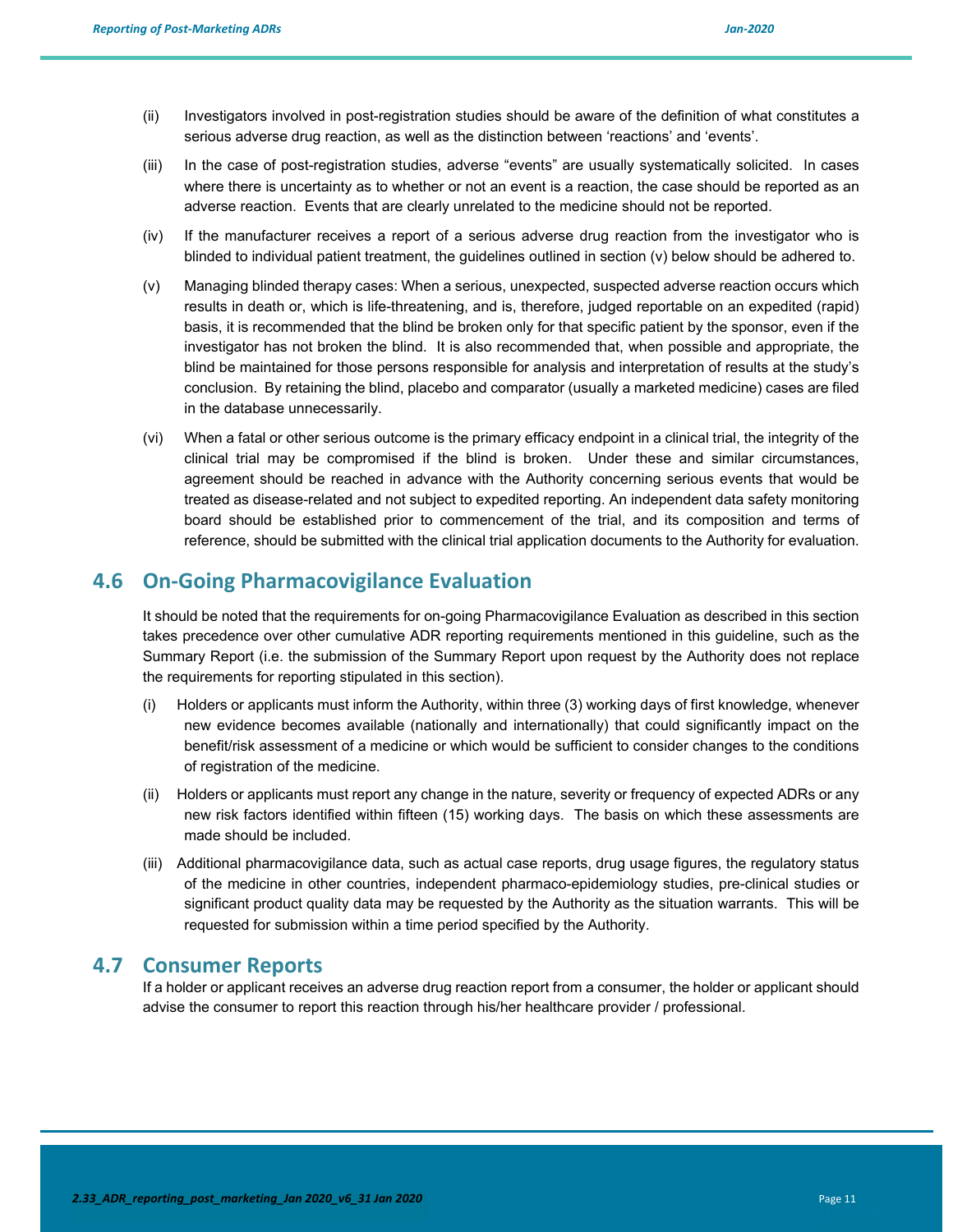If this approach fails, the holder or applicant should attempt to obtain as much information as possible from the consumer, including medical documentation. If the minimum four data elements for reporting (see 2.9) have been met, and the report is deemed to be relevant by a healthcare provider / professional within the company, the case is considered reportable, in line with 4.1 (i) and (ii).

### **4.8 Reports relating to pregnancy and breastfeeding**

The holder or applicant must report suspected adverse drug reactions related to pregnancy or breastfeeding as specified in 4.1.and 4.2 above, regardless of whether the drug is contra-indicated in pregnancy and/or lactation. Reports on pregnancy should not be forwarded before the outcome is known, unless unintended pregnancy is suspected as an adverse drug reaction. Reports on pregnancy should not be submitted if there is no adverse effect to the foetus/infant. Reports of termination of pregnancy without information on congenital malformation should not routinely be reported.

#### **4.9 Teratogenicity and Congenital Anomalies**

For reports on congenital anomalies or teratogenicity, the following information should be provided:

- Age and sex of the infant
- the birth date or the date on which pregnancy was terminated
- date and/or duration of *in utero* exposure where possible
- any adverse reaction experienced by the mother must be considered a new initial case report on a separate report form.

### **4.10 Reports of lack of efficacy**

"Lack of efficacy" is defined as failure to produce the expected pharmacological action. Lack of efficacy applies to registered medicines, including when used for an unapproved indication. Reports of lack of efficacy should not be routinely reported as serious adverse drug reaction reports.

Lack of efficacy with medicines used for the treatment of life-threatening diseases (e.g. antimicrobial agents), vaccines or contraceptives or other classes of medicines where lack of efficacy could result in serious consequences, require reporting. Normal progression of disease does not imply lack of efficacy. The holder or applicant should use clinical judgement to consider whether a case qualifies as serious for reporting purposes. The lot number of the suspected medicine for a report of lack of efficacy must be included in the report.

#### **4.11 Overdose**

Reports of overdose should be submitted only when the overdose was associated with an adverse reaction. Suspected serious adverse reactions, associated with an overdose, should be reported. This should include reports which indicate that taking of the suspect medicine led to suicidal intention and subsequent overdose of the suspect medicine, or of other medication(s). Reports of overdose that are associated with serious adverse reactions must be reported according to 4.1(i).

#### **4.12 Medication Errors**

Medication errors that are associated with serious adverse reactions must be reported according to 4.1(i). Information on medication errors, whether resulting in an adverse reaction or not, should be included in the Summary Report.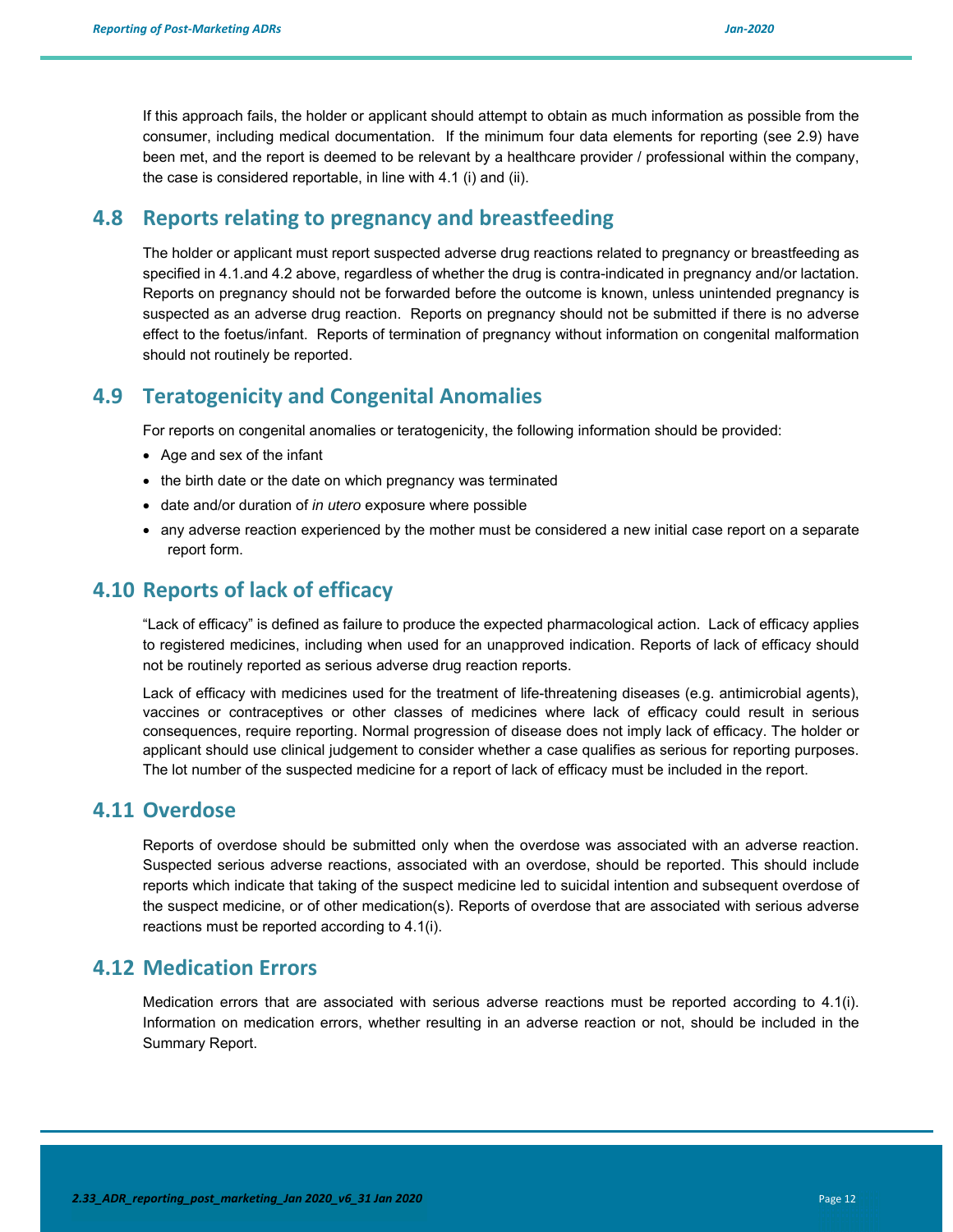#### **4.13 Medicine Defects**

If an adverse event is suspected to be related to a medicine defect, it should be reported in the same manner as a suspected adverse reaction. The lot number of the suspected medicines must be included in the report. Holders or applicants should inform the Authority whether the implicated products have been tested for quality attributes and what, if any, corrective actions are being or have been taken.

#### **4.14 Interactions**

If an adverse event is suspected to be related to an interaction between two or more medicines, it should be reported as an adverse reaction in the prescribed manner.

#### **4.15 Adverse Reaction Reports from the Internet**

Holders or applicants should regularly screen websites and social media accounts under their management or responsibility for potential ADR case reports. The frequency of the screening should allow for potential valid ADRs to be reported to the Authority within the appropriate timeframe, based on the date the information was posted. Unsolicited cases from the Internet should be handles as spontaneous reports. For determination of reportability, the same criteria should be applied as for cases provided via other means. In relation to such cases from the Internet, identifiability of the reporter refers to the existence of a natural person, i.e. it should be possible to verify that the patient and reporter exist (e.g. a valid e-mail address has been provided). Contact details should only be used for pharmacovigilance purposes.

# **4.16 Period after Suspension, Cancellation or Withdrawal of Holder of Certificate of Registration/ Applicant**

The holder or applicant should continue to collect ADR reports related to the concerned medicine and continue to report if information becomes available, even after suspension, cancellation or withdrawal of registration or "Old Medicine" status until six months after the last marketed batch expiry. After this date, the applicant should report any new follow-up information on the reported cases and continue to collect (but not report) safety information the applicant is made aware of for review of delayed onset adverse reactions or retrospectively notified cases.

#### **5 PROCEDURES FOR REPORTING**

#### **5.1 To Whom to Report**

All reports required by these guidelines should be sent to the Authority's Pretoria office.

### **5.2 Route of Notification**

Reports should be sent to the Authority by either post, facsimile, or email in the format stipulated in 5.3.

SAHPRA will be moving to new premises mid-2020 as reflected on the cover page. In the meantime, and until further notice, reportable safety information as reflected in the Guidelines associated with **registered human medicines** must be sent to: SAHPRA CEO

> CSIR Building 38 Meiring Naudé Road, Brummeria, PRETORIA 0001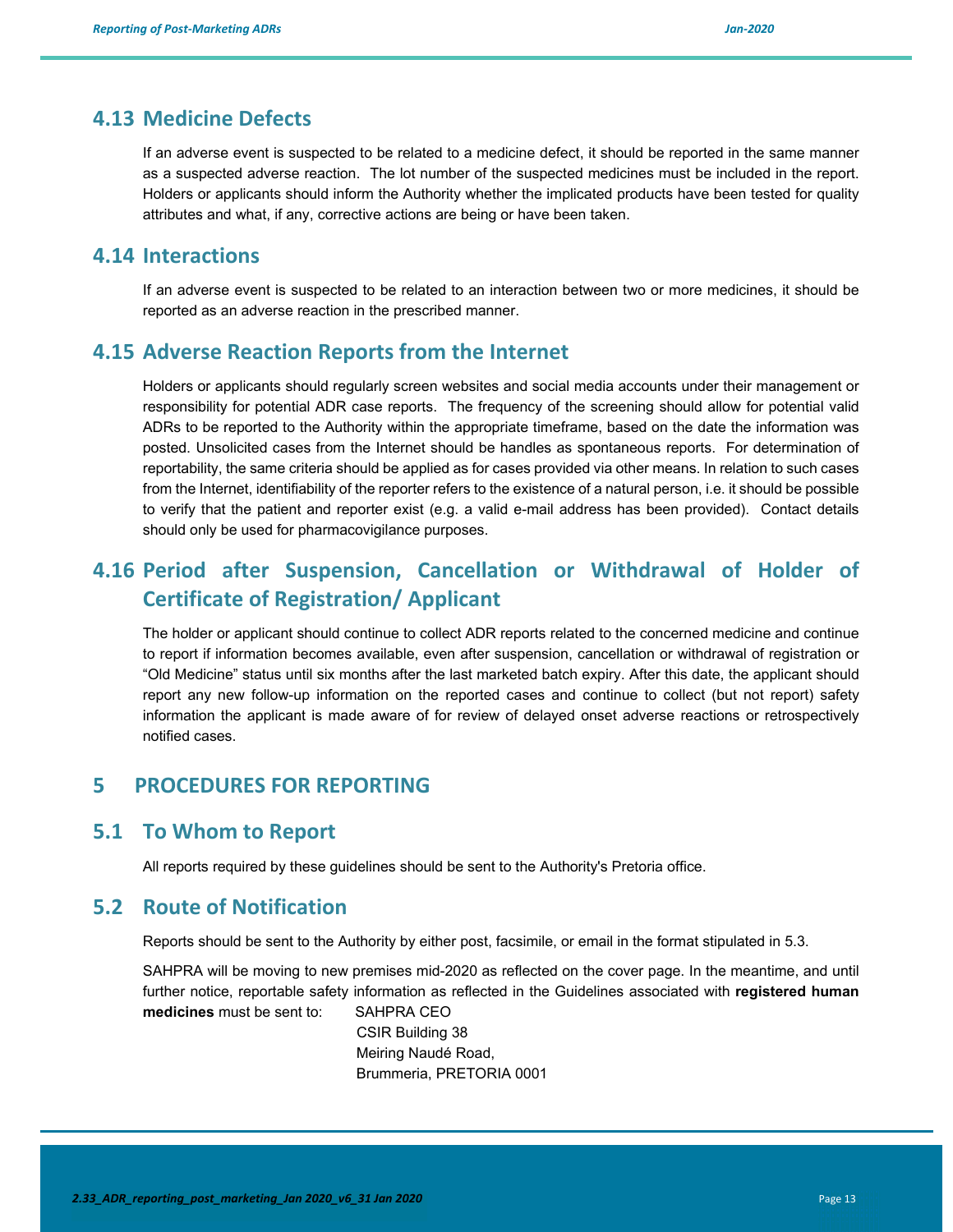Tel: 012 842 7609/10

Email: adr@sahpra.org.za (for manual reports) e2b@sahpra.org.za (for reports in e2b format only) pvqueries@sahpra.org.za (for all PV related issues excluding ADR reports)

OR

 National Adverse Drug Event Monitoring Centre South African Health Products Regulatory Authority C/o Division of Pharmacology University of Cape Town **Observatory** 7925

Tel: 021 4471618 Fax: 021 448 6181

#### **5.3 Report Format and Details**

- (i) Reporting can be done using the adverse reaction report form available from the office of the CEO, Pretoria or NADEMC offices, the Authority's website or the holders or applicants may use their in-house reporting forms (including the Council for International Organisations of Medical Sciences (CIOMS) I format) provided all the minimum data elements (see 2.9) are included on the form in a readable format, which include an identifiable reporter, an identifiable patient, a suspect product and an adverse reaction.
- (ii) Reports can also be submitted to the Authority in the E2B format using the xml file.
- (iii) Holders or applicants should submit **ALL** the **relevant** information available at the time of initial notification of an adverse drug reaction report, not only the minimum information required for a report. The attachment of discharge summaries, post-mortem reports, relevant laboratory data and other additional clinical data, is encouraged.
- (iv) The original words/description (verbatim) used by the initial reporter to describe the adverse reaction should be provided. The medicine name as reported by the initial reporter must be provided, preferably the proprietary name.
- (v) Additional information, not available at the time of the initial report, should be provided in the form of follow-up reports.
- (vi) The holder or applicant is required to submit the name or initials, address and telephone number and qualification of the initial reporter on the adverse drug reaction report form. In order to ensure confidentiality, the initials of the reporter may be used. The full reporter information should be disclosed to the Authority upon request.

#### **5.4 Follow‐Up Reports**

Any follow-up information from the holder or applicant relating to an initial ADR report submitted to the NADEMC, must be cross-referenced to the unique number assigned by the holder or applicant. A CIOMS format "initial" report which follows a previous (first) communication from the applicant must be clearly marked that it is a follow up and linked through the applicant-assigned reference number.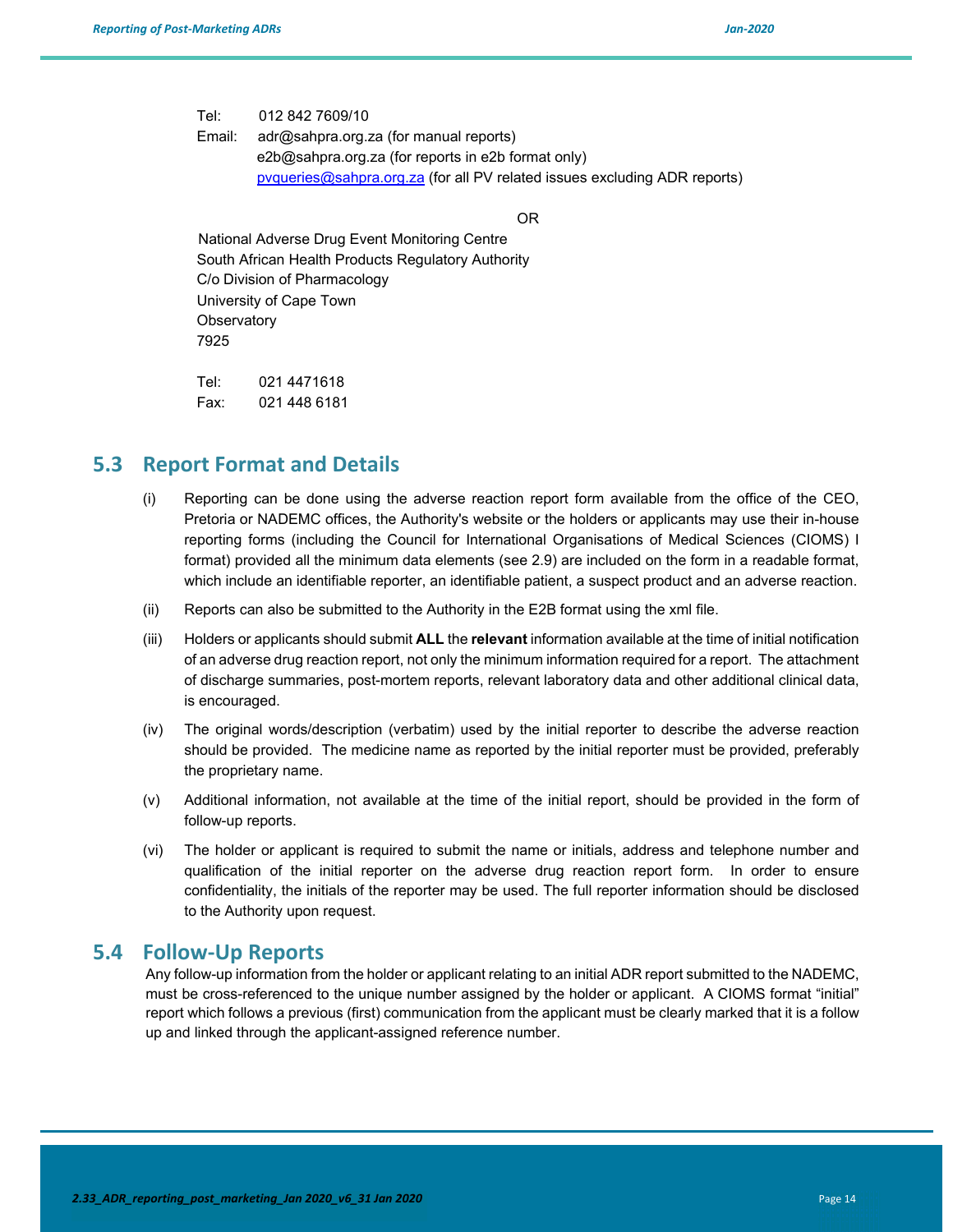**This is the only reliable way to minimise the duplication of reports, submitted by holders or applicants, in the Authority's database**.

### **5.5 Another Holder of a Certificate of Registration / Applicant's Medicine**

**Spontaneous reports:** If a holder or applicant receives a report of a suspected adverse reaction to a medicine marketed by another holder or applicant, the report should promptly be forwarded to the holder or applicant of that medicine. The holder or applicant to whom the event was originally reported should not forward such reports to the Authority to avoid duplication of reporting. A holder or applicant who receives such a report about its medicine from another holder or applicant is required to submit the report to the Authority within the same timeframe applicable to other reports. Details relating to the patient and the initial reporter are required as for any other report. In order to ensure confidentiality, initials of the patient and/or reporter may be used.

### **5.6 Summary Report (SR) for each registered medicine**

The applicant must on an annual basis and whenever requested by the Authority, conduct a concise analysis of the non-serious and serious ADRs to each registered active ingredient and prepare a summary report in respect of the reports received during the previous twelve months. The summary report is to be maintained by the applicant and be easily accessible when requested. The summary report should only be submitted to the Authority upon request, within 30 working days.

After preparing the annual summary report, the applicant must determine whether there has been a significant change in what is known about the risks and benefits of the drug. If the applicant concludes from the annual summary report that there has been a significant change, the applicant must inform the Authority in writing without delay as per the reporting requirements. Examples may include a significant change in the frequency or severity of a known risk or the identification of a previously unknown risk.

**Time frame for submission of SR:** Each holder or applicant must specify the 12-month period which it will use for the SR. The 12-month period and the data lock-point selected by the holder or applicant should be communicated to the Authority. The holder or applicant may change the reporting period and should communicate the new 12-month period and the data lock-point selected, as well as the justification for the change to the Authority.

**ADR reports to be included:** All South African spontaneous reports (serious and non-serious) received by the holder or applicant during the specified 12-month period, all published reports of suspected ADRs, all lack of efficacy reports, and all reports from post-marketing studies (published and unpublished).

The information included in the annual summary report will contain the following:

- Introduction
- Changes to the applicant's product safety information
- Significant regulatory actions bearing on safety (domestic and foreign)
- Line listing and summary tabulations
- Critical analysis:
	- o A change in characteristics of expected reactions e.g. severity, outcome, target population
	- o Serious unexpected reactions, placing into perspective the cumulative reports since marketing
	- o Non-serious unexpected reactions

An increased reporting frequency of expected reactions, including comments on whether it is believed the data reflect a meaningful change in ADR occurrence.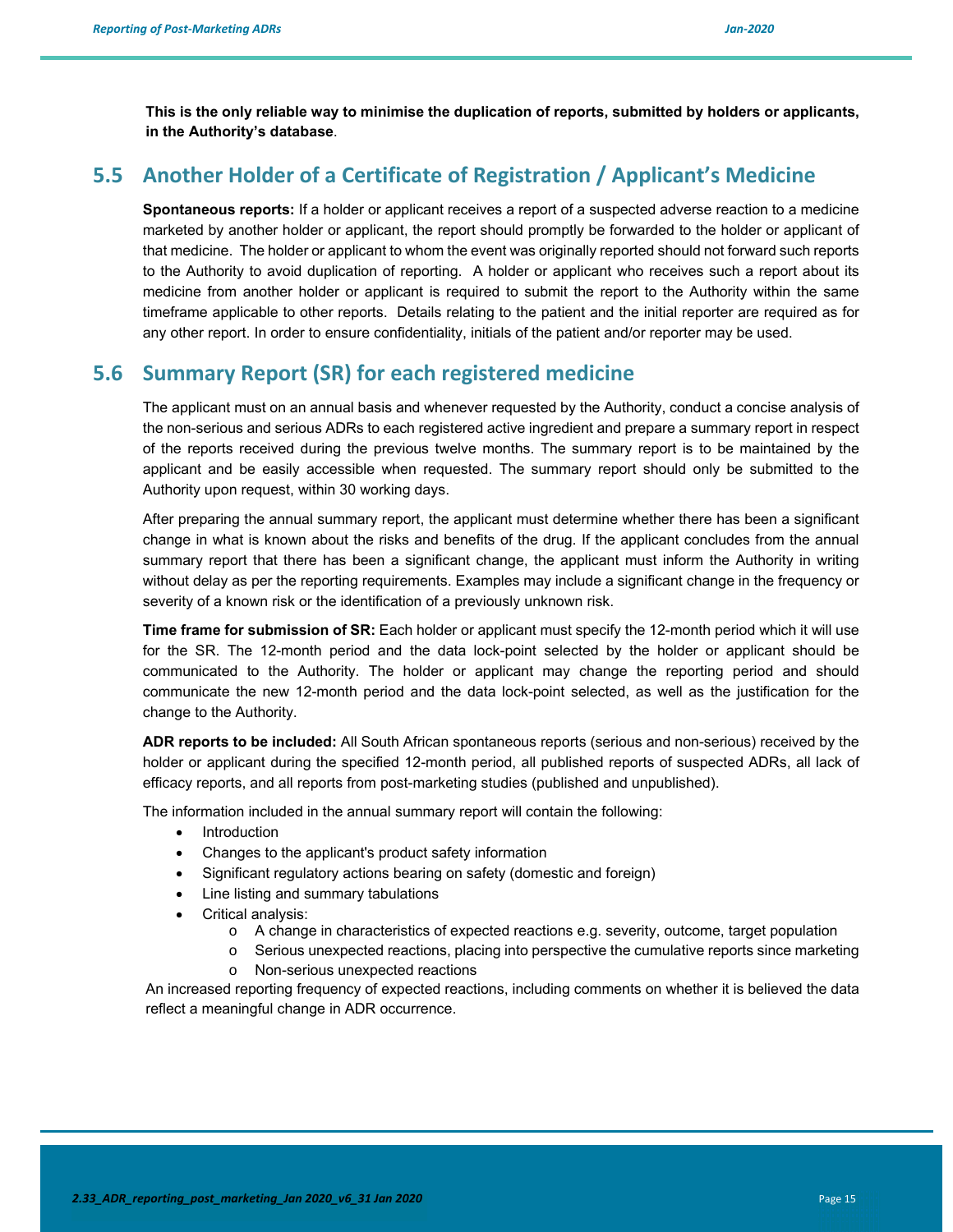- o Comparative analysis of reporting rates using patient exposure estimate (analyses may be done in the context of amount of sales of the drug or by estimating the number of patient days of exposure)
- o The report should also explicitly address any new safety issue on the following (lack of significant new information should be mentioned for each):
	- **u** drug interactions
	- experience with overdose, deliberate or accidental, and its treatment
	- **drug abuse or misuse**
	- **•** positive or negative experiences during pregnancy or lactation
	- experince in special patient groups (e.g. children, elderly, organ impaired)
	- **effects of long-term treatment.**

# **5.7 Confidentiality**

Strict confidentiality will be maintained by the Authority regarding the identities of the patient and the reporter.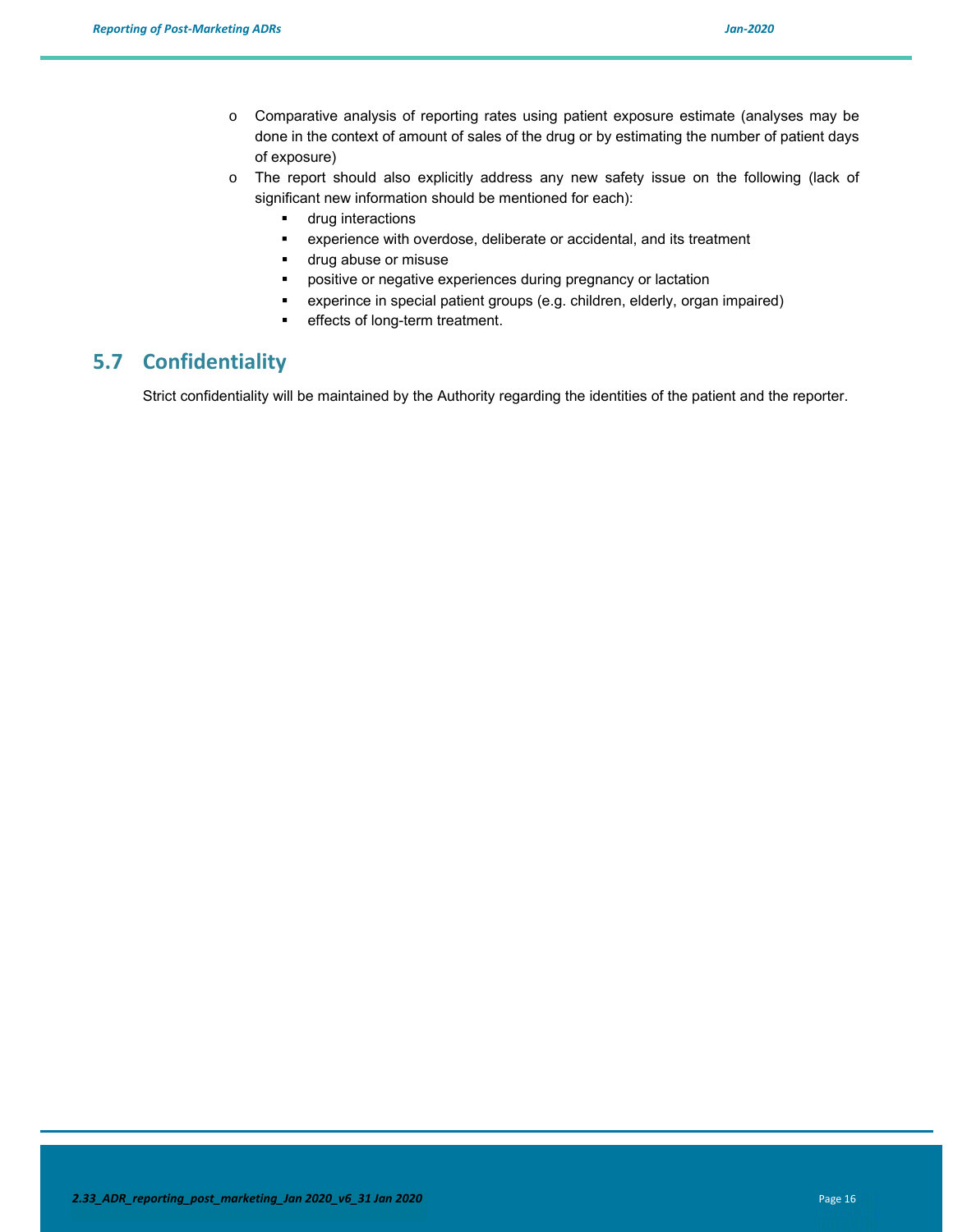#### **6 REFERENCES**

- 1. European Agency for the Evaluation of Medicinal Products: Human Medicines Evaluation Unit. Notice to Marketing Authorisation Holders: Pharmacovigilance Guidelines: 29 January 1999: CPMP/PhVWP/108/99 corr.
- 2. International Conference on Harmonisation (ICH) of Technical Requirements for Registration of Pharmaceuticals for Human Use: ICH Harmonised Tripartite Guideline. Clinical Safety Data Management: Definitions and Standards for Expedited Reporting and recommended for adoption at Step 4 of the ICH process on 27 October 1994.
- 3. International Reporting of Periodic Drug-Safety Update Summaries. Final report of CIOMS Working Group II. Geneva 1992.
- 4. International reporting of Adverse Drug Reactions: Final report of the CIOMS working group. Geneva 1990.
- 5. Adverse Drug Reaction Reporting by Manufacturers for Marketed Drugs. Bureau of Drug Surveillance, Drugs Directorate, Health Canada.
- 6. U.S. Food and Drug Administration. Guideline for post-marketing reporting of adverse drug experiences. Docket No. 85D-0249, March 1992.
- 7. Guidelines on the reporting of Adverse Drug Reactions by Drug Sponsors. Therapeutic Goods Administration: Australia. July 1994.
- 8. ICH Topic E2D: Post-Approval Safety Data Management Note for Guidance on Definitions and Standards for Expedited Reporting, May 2004.
- 9. The Rules Governing Medicinal Products in the EU, Vol. 9A Guidelines on Pharmacovigilance for Medicinal Products for Human Use. (Sept. 2008)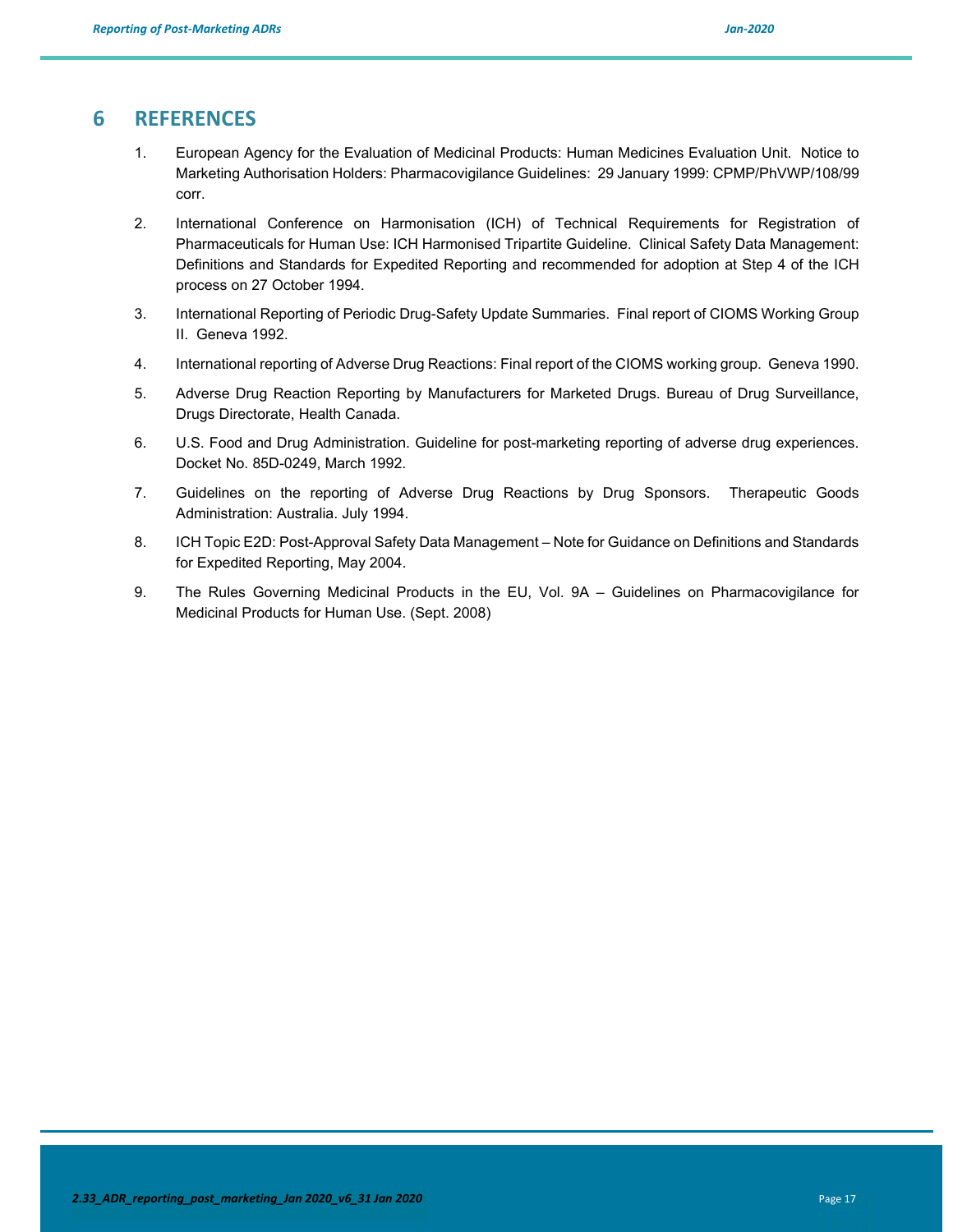### **7 APPENDICES**

#### **APPENDIX 1: TABULATED SUMMARY OF REPORTING REQUIREMENTS**

#### **Post-Registration ADR Reports (registered medicines)**

| Type of ADR report                                                                                                                                                                                    | Time frame for<br>reporting                                   | Format                                      |
|-------------------------------------------------------------------------------------------------------------------------------------------------------------------------------------------------------|---------------------------------------------------------------|---------------------------------------------|
| South African Reports (spontaneous/published/study):                                                                                                                                                  |                                                               |                                             |
| Serious (expected and unexpected)                                                                                                                                                                     | ≤15 working days                                              | ADR form #                                  |
| Non-serious (expected and unexpected)                                                                                                                                                                 | Upon request<br>within 30 working<br>days                     | <b>SR</b>                                   |
| Foreign Reports<br>(spontaneous/published/ study):<br>Serious                                                                                                                                         | On request or<br>relating to a<br>significant safety<br>issue | As appropriate                              |
| Notification of Change in Nature, Severity or Frequency<br>or Risk factors                                                                                                                            | ≤3 working days                                               | Detailed report (including<br>publications) |
| Significant safety issues - New safety information<br>impacting on benefit-risk profile of a medicine including<br>decisions by national medicines regulatory authorities<br>other than the Authority | ≤3 working days                                               | Detailed report (including<br>publications) |

# The holder/applicant's in-house ADR report form or NADEMC ADR report form.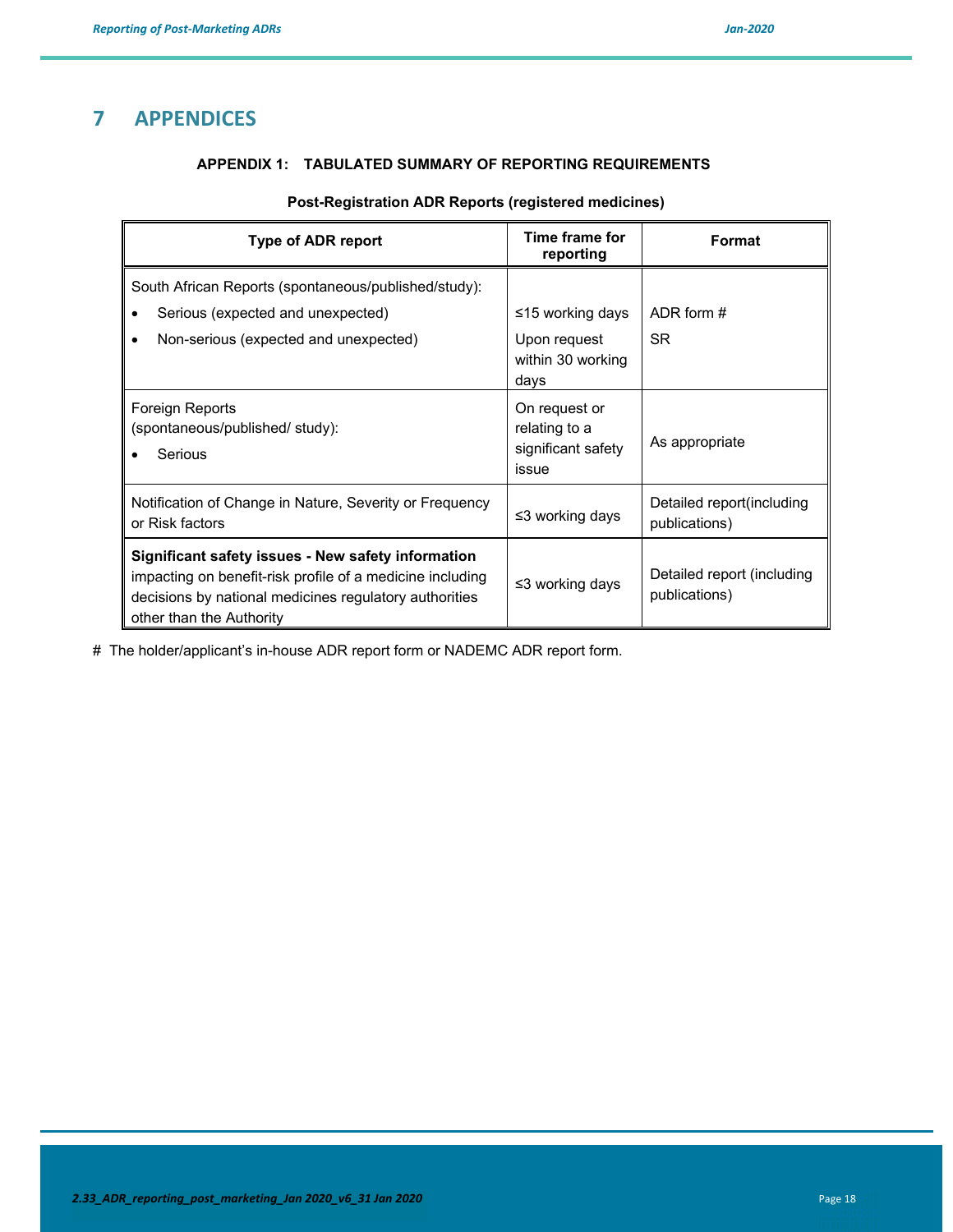### **APPENDIX 2: TEMPLATE FOR SUMMARY REPORT**

#### **1. Review period**

Specify the dates for the 12-month period applicable to the data presented. If periods differ for different medicines, this needs to be specified. It should be kept in mind that the data must be presented annually.

#### **2. South African usage of each formulation for the review period**

This may be sales data or patient exposure.

#### **3. Critical (concise) analysis of all the reported ADRs for each medicine**

#### 3.1 New ADRs identified

Indicate whether any new ADRs have been identified and whether such are serious or non-serious.

- 3.2 New risk factors identified
- 3.3 Changes in reporting rate

Any changes in reporting rate(s) of ADRs reported in a comparable period, using estimated South African exposure of the medicine, and with reference to international and cumulative data.

3.4 Other new safety issues

This includes any new safety issue related to drug interactions, overdose, drug abuse or misuse, use in pregnancy, use in special patient groups or effects of long-term treatment, if not included in any of the above points.

3.5 Actions taken or to be taken

This includes actions taken or to be taken by any other regulatory authority or marketing authorisation holder (includes the local holder of a certificate of registration / applicant).

#### **4. Conclusion**

A simple risk-benefit statement for ongoing use and monitoring of the medicine is required.

#### **5. Line-listing**

The line listing should include the source, patient gender and age, formulation (including strength), daily dose, treatment dates and duration or time to onset, adverse reaction(s), seriousness, outcome and comment (including medical history and concomitant medicines). Reports received from a consumer should be clearly identified.

Depending on the medicine or circumstances, it may be useful or practical to have more than one linelisting, such as dosage forms or indications, if such differentiation facilitates presentation and interpretation of data. It may also be useful to have separate tabulations for serious reactions and for non-serious reactions, for expected and unexpected reactions, or any other breakdown as may be useful for interpretation of the data. When the number of cases is very small, or the information is inadequate for any of the tabulations, a narrative description rather than a formal table would be considered suitable.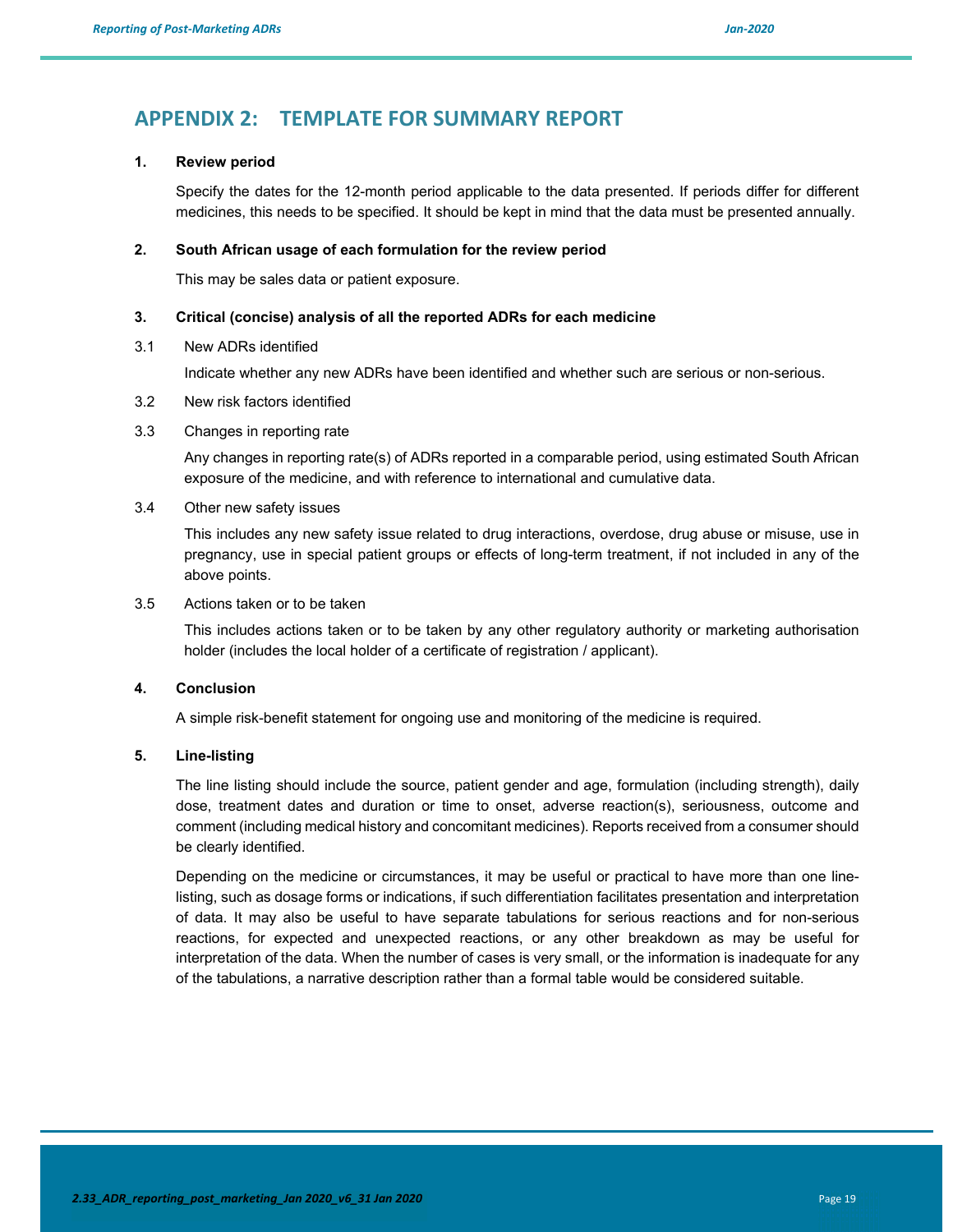The line-listing should include all South African spontaneous reports (serious and non-serious) received by the holder or applicant during the specified 12-month period, all published reports of suspected ADRs, all lack of efficacy reports, and all reports from post-marketing studies (published and unpublished).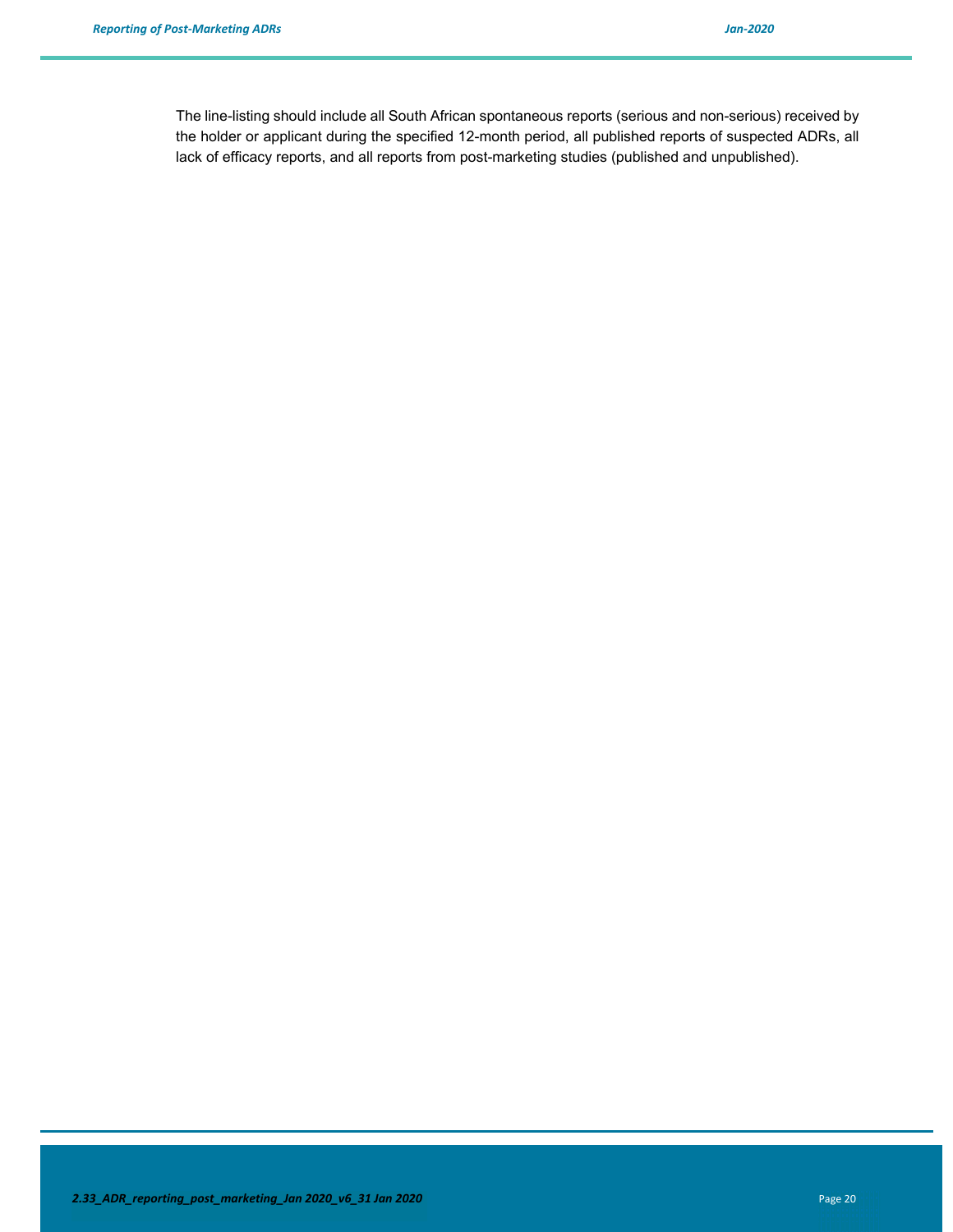# **8 GLOSSARY AND ABBREVIATIONS**

| AE            | <b>Adverse Event</b>                                       |
|---------------|------------------------------------------------------------|
| <b>ADR</b>    | Adverse Drug Reaction                                      |
| <b>CIOMS</b>  | Council for International Organisations of Medical Science |
| <b>HCR</b>    | Holder of Certificate of Registration                      |
| <b>ICSR</b>   | Individual case safety report                              |
| <b>NADEMC</b> | National Adverse Drug Event Monitoring Centre              |
| <b>PBRER</b>  | Periodic Benefit-Risk Evaluation Report                    |
| <b>PSUR</b>   | Periodic Safety Update Report                              |
| <b>SAHPRA</b> | South African Health Products Regulatory Authority         |
| SR.           | <b>Summary Report</b>                                      |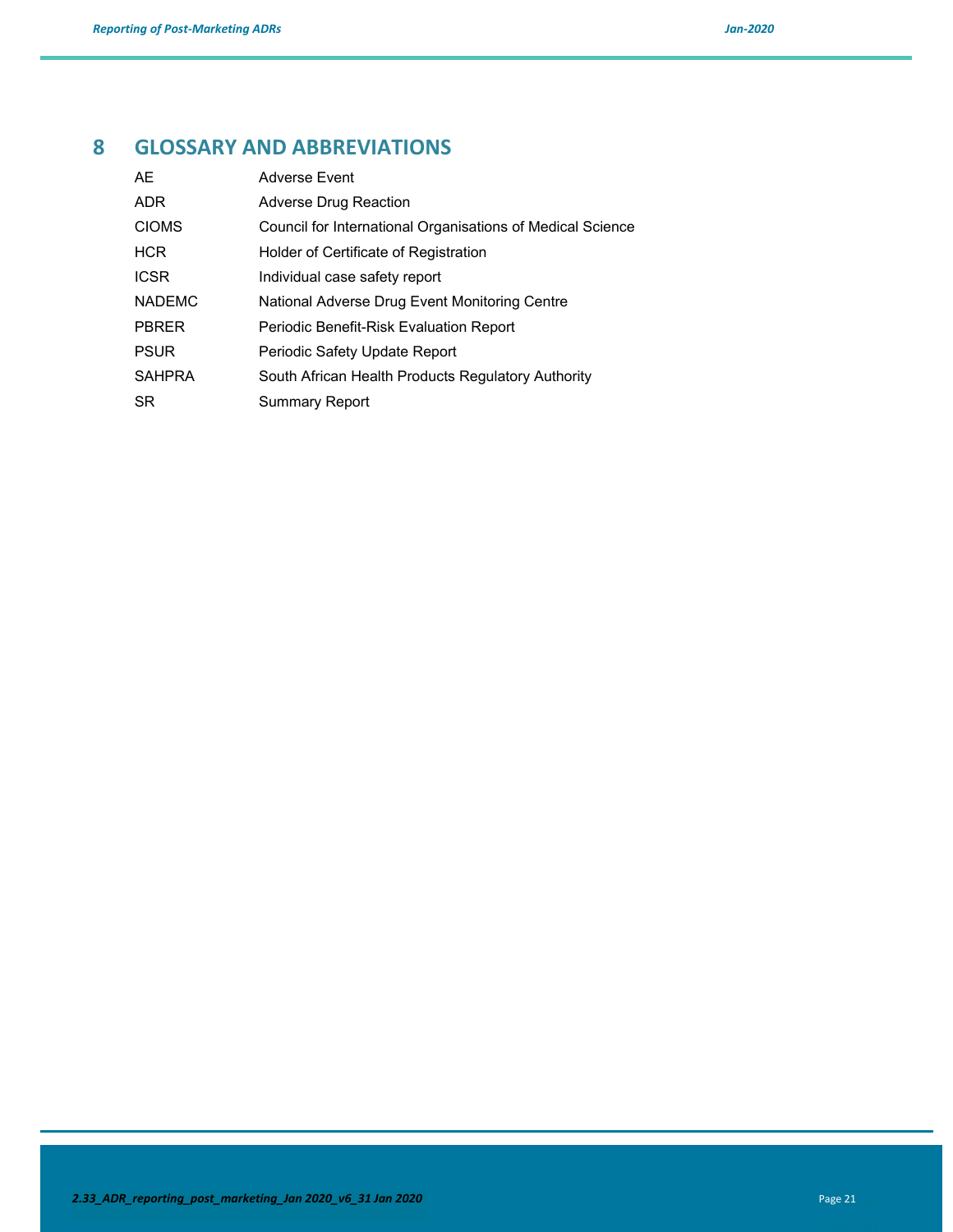# **9 UPDATE HISTORY**

| <b>Date</b>               | <b>Reason for Update</b>                                                                                                                                                                                                                                                                                                                                                                                                                                                                                                                                                                                                                                                                                                                                                                                                                                            | <b>Version &amp; Publication</b> |
|---------------------------|---------------------------------------------------------------------------------------------------------------------------------------------------------------------------------------------------------------------------------------------------------------------------------------------------------------------------------------------------------------------------------------------------------------------------------------------------------------------------------------------------------------------------------------------------------------------------------------------------------------------------------------------------------------------------------------------------------------------------------------------------------------------------------------------------------------------------------------------------------------------|----------------------------------|
| May 2003                  | Version for implementation                                                                                                                                                                                                                                                                                                                                                                                                                                                                                                                                                                                                                                                                                                                                                                                                                                          | Version 1 May 2003               |
| October 2010              | Formatted, contact details updated                                                                                                                                                                                                                                                                                                                                                                                                                                                                                                                                                                                                                                                                                                                                                                                                                                  | Version 1_1 Oct 2010             |
| October 2010<br>June 2011 | Inclusion of the section on Summary Report<br>1<br>Inclusion of additional information under the section on"<br>2<br>Healthcare professional"<br>3 Dividing the guidelines into two: one for reporting pre-<br>registration medicines adverse reactions/events (2.11)<br>and the other for reporting post-registration medicines<br>adverse reactions/events (2.33)                                                                                                                                                                                                                                                                                                                                                                                                                                                                                                 | Version 2 July 2011              |
| June 2011                 | Published for comment                                                                                                                                                                                                                                                                                                                                                                                                                                                                                                                                                                                                                                                                                                                                                                                                                                               |                                  |
| 15 Oct 2011               | Deadline for comment                                                                                                                                                                                                                                                                                                                                                                                                                                                                                                                                                                                                                                                                                                                                                                                                                                                |                                  |
| Oct 2012                  | New document number allocated (2.33)<br>Published for implementation                                                                                                                                                                                                                                                                                                                                                                                                                                                                                                                                                                                                                                                                                                                                                                                                | Version 2 Dec 2012               |
| Aug 2014                  | Amendment of 5.1 (ii) and inclusion of Appendix 3                                                                                                                                                                                                                                                                                                                                                                                                                                                                                                                                                                                                                                                                                                                                                                                                                   | Version 3 Aug 2014               |
| April 2015                | Replacement of "applicant" with "holder of certificate of<br>1<br>registration<br>Replacement of "local", "regional" and "domestic" with<br>$\overline{2}$<br>"South Africa"<br>2.2 replacement of "any dosage" with "doses normally<br>3<br>used in man"<br>2.4 addition of "unlisted"<br>4<br>3.5 addition of "Individual case safety reports"<br>5<br>Addition of definitions 2.7 and 2.14<br>6<br>2.11 addition of "evaluation"<br>$7^{\circ}$<br>8 2.13 replacement of "drug" with "medicinal product "<br>Amendments to 3.2, 3.3, 4.2<br>9<br>10 Addition of new 4.6 and related new Appendix 3<br>11 Amendment of 4.7<br>12 Amendment of 5, 5.1 (ii), 5.2 (ii), 5.3, 5.5 (v), 5.10, 5.13<br>13 Addition of 5.4 (v)<br>14 5.12 moved to 5.9<br>15 5.14 deletion of "drug"<br>16 Addition of new contact details in Appendix 1<br>17 Appendix 3 now Appendix 4 | Version 4 Nov 2015               |
| Nov 2015                  | Published for comment                                                                                                                                                                                                                                                                                                                                                                                                                                                                                                                                                                                                                                                                                                                                                                                                                                               |                                  |
| 18 Dec 2015               | Deadline for comment                                                                                                                                                                                                                                                                                                                                                                                                                                                                                                                                                                                                                                                                                                                                                                                                                                                |                                  |
| <b>July 2016</b>          | Change in title<br>Retention of "applicant"; Replacement of "medicinal product"<br>with "medicine", and "authority" with "SAHPRA"<br>Swop over of sections 4 and 5<br>Amendment of sections 1, 2.2-4, 2.6-7, 2.9, 2.12, 2.14<br>3.1-2, 4.1-4, 4.6-7, 4.9-10, 4.15-16<br>5.1, 5.3, 5.6, 5.6.1, 8; Appendix 2, 3, 4.<br>Published for implementation                                                                                                                                                                                                                                                                                                                                                                                                                                                                                                                  | Version 4 Sept 2016              |
| <b>July 2016</b>          | Correction of sections 4.1, 5.6.1 and Appendix 3                                                                                                                                                                                                                                                                                                                                                                                                                                                                                                                                                                                                                                                                                                                                                                                                                    | Version 4.1 Nov 2016             |
|                           | Published for implementation                                                                                                                                                                                                                                                                                                                                                                                                                                                                                                                                                                                                                                                                                                                                                                                                                                        |                                  |